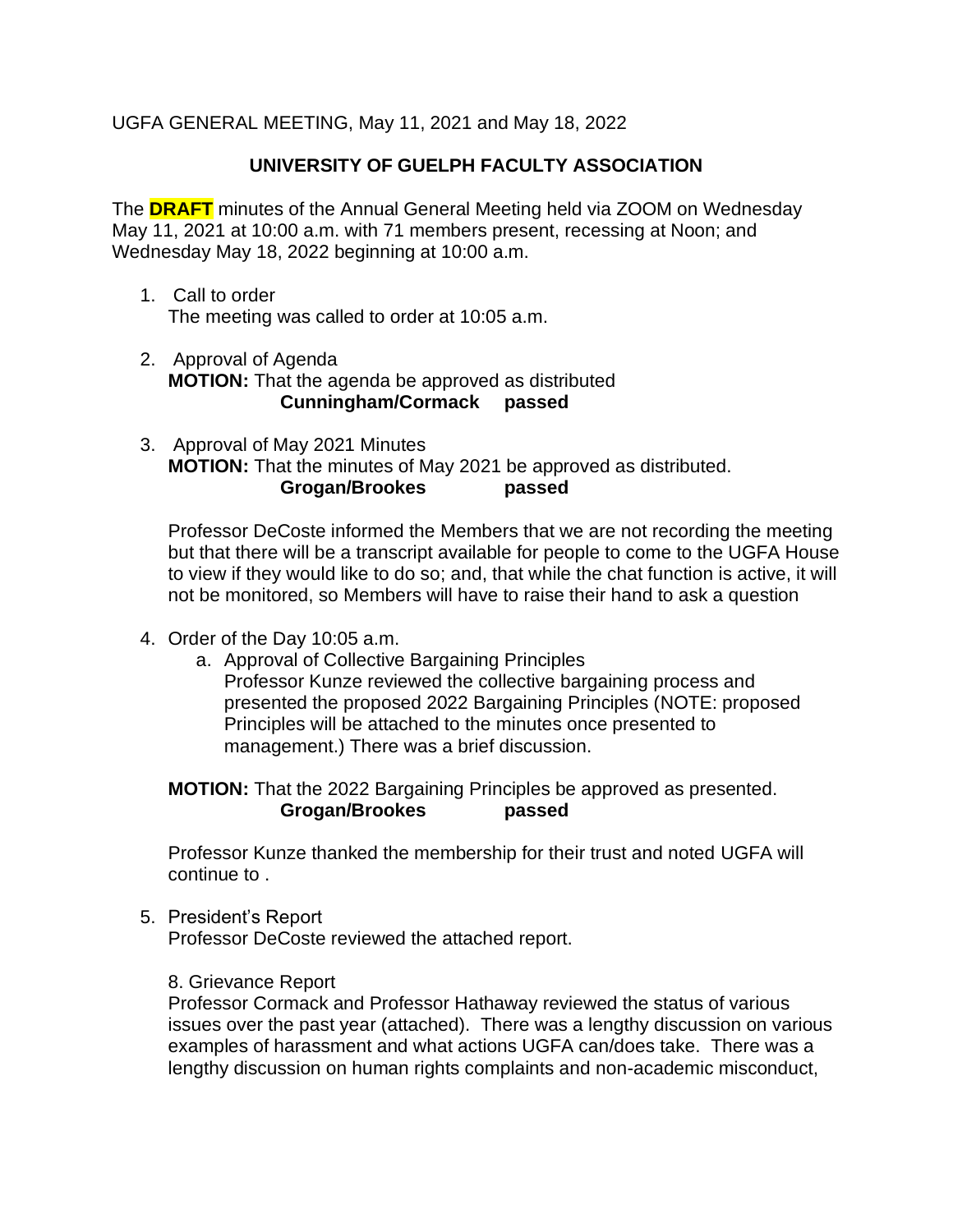whether there is work underway betwixt other Associations facing similar instances; defamation of faculty.

6. Recess MOTION: That we recess until Wednesday May 18 at 10:00 a.m. Sherwood/Madan passed

#### **Reconvened Wednesday May 18 at 10:00 a.m. via Zoom**

- 7. Order of the Day Guest Tim Lopinski, auditor from Tonin & Co
	- a. Presentation of the 2020/2021 Audited Statement Mr. Lopinski, Tonin and Co. reviewed the audited statement.

MOTION: That the 2020/2021 audited statement be approved as presented.

Cormack/Cunningham passed

b. Presentation of the Draft 2021/22 Year End Professor Grogan reviewed the draft year end making note of ….

MOTION: That, in consultation with the auditor, additional funds from 2021/22 be allocated to the defence fund. Such allocation shall allow \$70,000 to remain in the chequing account.

Grogan/Cormack passed

MOTION: That the proposed 2021/22 year-end be approved as presented. Grogan/Power passed

c. Presentation of the Proposed 2022/23 Budget Year Professor Grogan reviewed the proposed 2022/23 budget. Professor Grogan noted that currently dues are deducted on the average salary within a rank. If we change to a percentage of actual salary being deducted, it would be more equitable for the membership.

MOTION: That the membership fees be increased to 1.36% and that dues be deducted from each pay.

Grogran/Cormack passed

MOTION: That the proposed 2022/23 budget be approved. Grogan/Marcone passed

MOTION: That when the 2022/23 proposed year end is brought forward for approval, the UGFA Executive shall direct the auditor mandate funds as where necessary.

Grogan/Sherwood passed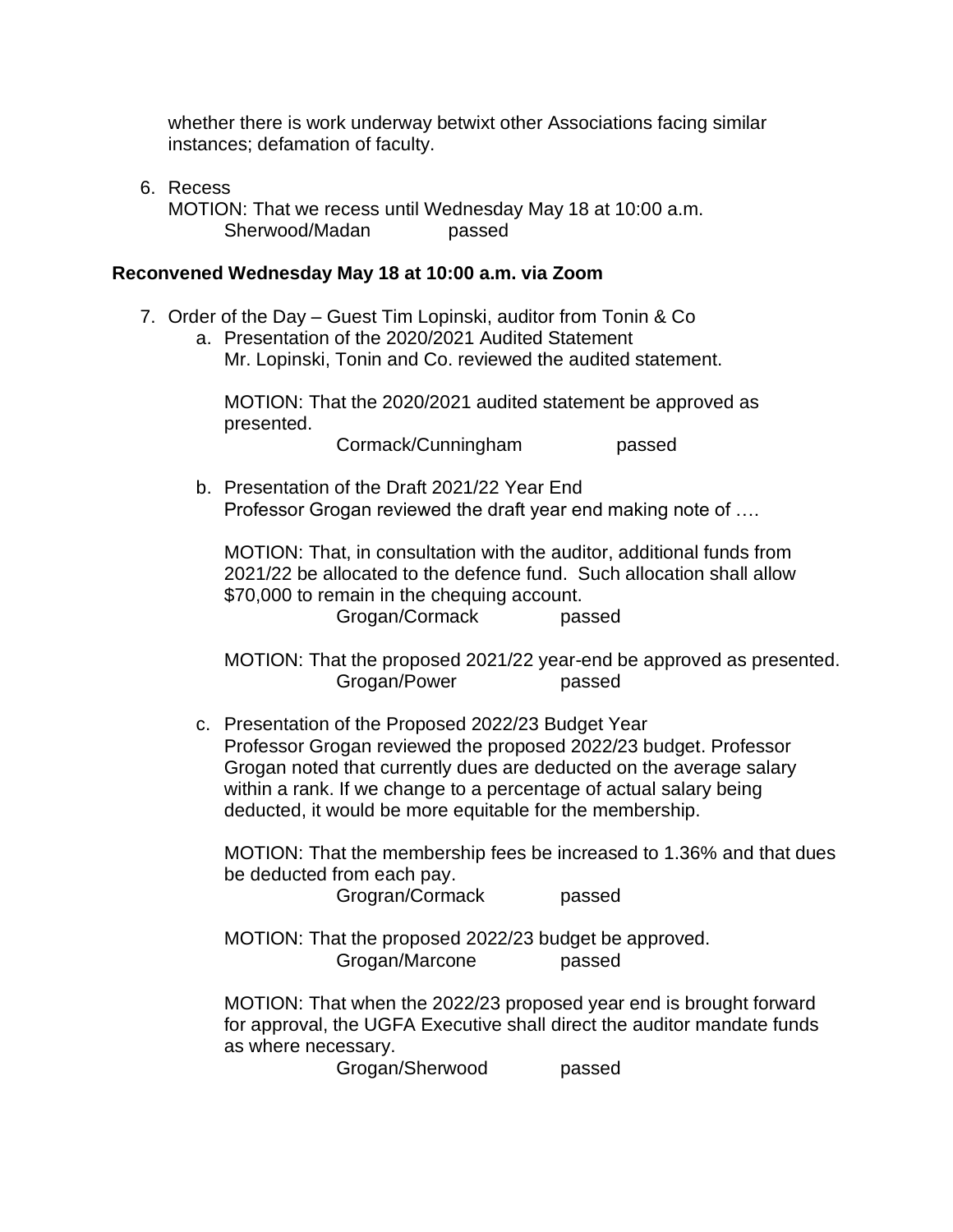Professor DeCoste noted that the grievance report was given in the first session so we moved on to the Vice-President's report.

9. Vice-President's Report Professor Kunze reviewed the attached report.

#### 10. Committee Reports

- a. Economic Benefits Professor Gismondi reviewed the attached report.
- b. Health & Safety

Professor Hathaway reviewed the attached report. There was a brief discussion on whether there was something positive in the future and it was noted that this is a corporate campaign and there is little cause for positivity.

c. Academic Freedom

Professor Kunze noted the report from Professor Glasauer, outgoing Academic Freedom Chair, will be posted on-line at the end of the meeting. The need to be vigilant on defending Academic Freedom was noted.

d. OCUFA/Unit 2

Professor Cunningham reviewed the attached report.

11. Other Business

Professor Boulding thanked the Faculty Association for all the work that is done on the behalf of Members. Professor Kunze noted that through the OCUFA lens that Professor DeCoste had such a clear head and as such were really able to help individual faculty.

12. Adjournment

The meeting adjourned at 11:40 a.m.

# **UGFA President's Report, AGM May 2022**

# **COVID-19**

It's no secret that the COVID-19 pandemic has presented UGFA members with many challenges, both professional and personal. UGFA members have expressed to the Executive Committee a wide range of views on issues like mask and vaccine mandates and return-to-campus protocols. The UGFA executive committee has done our best to represent the interests of all UGFA members throughout this period. We were able to negotiate a series of Letters of Understanding that governed the terms and conditions of employment of UGFA members in these unusual times. While we appreciate that some aspects of these LOUs were disappointing to some of you, our legal counsel has said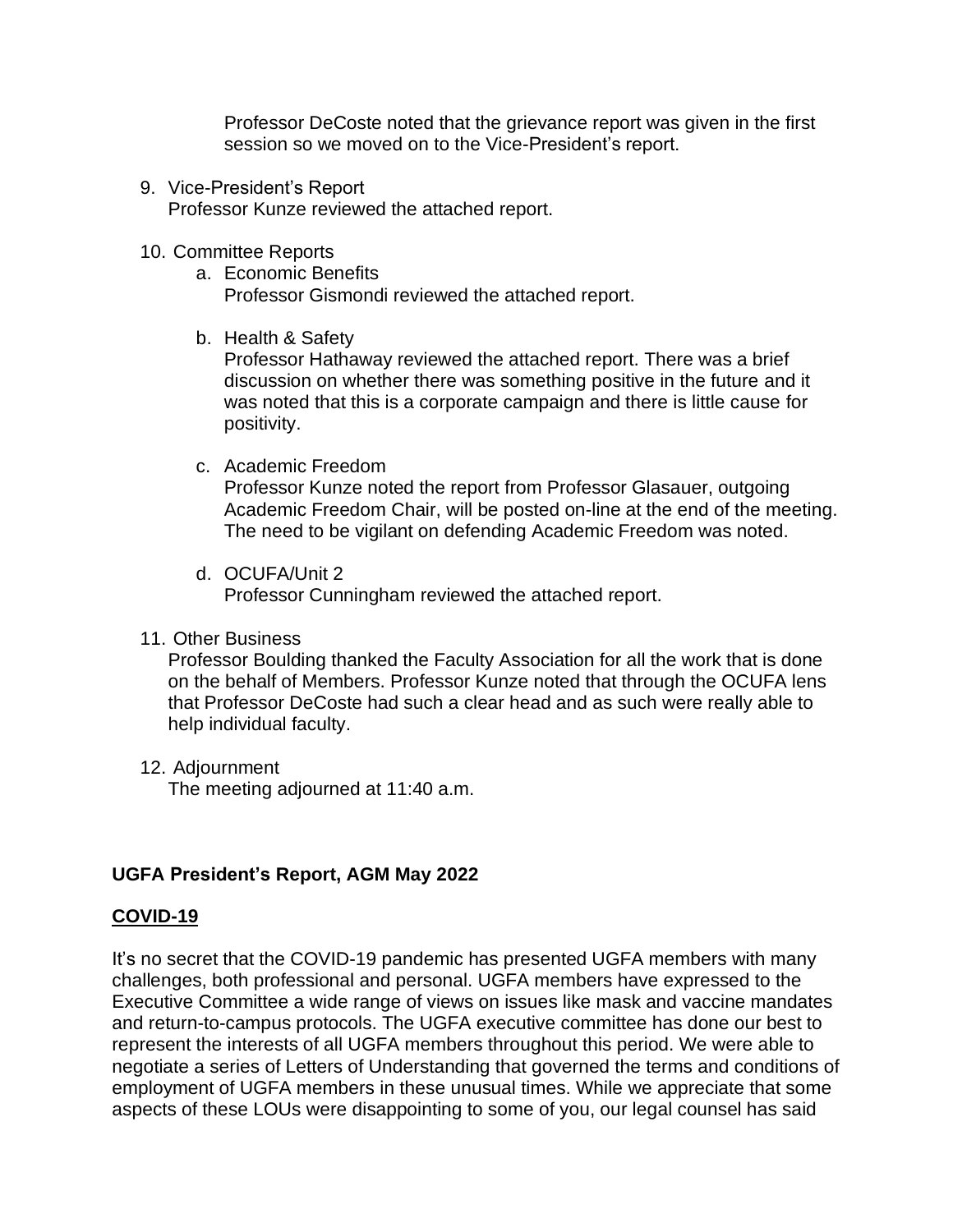that they are the envy of faculty associations across Ontario. We expect that some of the issues that have proved especially challenging over these last couple of years will be important at the bargaining table, in particular mode of course delivery and sick leave.

# **DHR**

The UGFA has been dealing with a number of challenges with the Office of Diversity and Human Rights for a number of years. Among these challenges are unacceptably long timelines for the completion of investigations. Investigations are supposed to take a couple of months. They had begun to take as long as 18 months. COVID has been a factor in this, of course, but we certainly don't feel that such lengthy delays can be attributed entirely to COVID. We are also concerned that, at least in one case, a factfinding team for an investigation in which an UGFA member was the respondent did not include a faculty member, as per protocol. (It's possible that this occurred more than once, and we were just not made aware of it.) Another concern is that in some cases, the person providing an initial assessment of a possible complaint also participated in the investigation, which we see as a conflict of interest. Additionally, the Human Rights Advisory Group had met only once in two years when meetings had previously been held 3 or 4 times a year. Through my participation in the Campus Coalition, which includes the leadership of other bargaining units on campus, I learned that they were also having challenges with DHR. In the middle of March, I drafted a letter that was also signed by the presidents of three other bargaining units on campus (CUPE 3913, OSSTF, and Steelworkers) and which detailed our concerns, which we sent to Charlotte, with the Board of Governors, the Provost, and the VP for HR in copy. Together we represent about 80% of employees on campus, so I think this was a strong gesture. Just a couple of days ago, the presidents of the 4 bargaining units met with Gwen the VP HR, and the VP DHR to discuss how to improve things. The VP DHR informed us that that office has recently hired another staff member, and they hope to make another hire in the near future. We hope that this will improve the issue of unacceptably lengthy investigations. The VP DHR also indicated that the Human Rights Advisory Group would go back to meeting four times a year. Our challenges with the Office of Diversity and Human Rights have been maddening especially in a context in which the Administration constantly trumpets its commitment to equity issues while at the same time neglecting an office that ought to play an important role in ensuring it. We will continue to look for progress on this issue in the future.

# **JC**

The Joint Committee includes four representatives from the UGFA, and four representatives of the Administration. Generally, these include the UGFA President and the Provost. According to our collective agreement, "The Joint Committee shall attempt to foster effective communications and working relationships between the Parties and shall attempt to maintain a spirit of mutual co-operation and respect." It is meant to meet monthly during the academic year. We have found meetings of this committee to be a bit frustrating, as the administration rarely identifies any items for the agenda and rarely offers substantive responses to agenda items brought by the UGFA, despite knowing in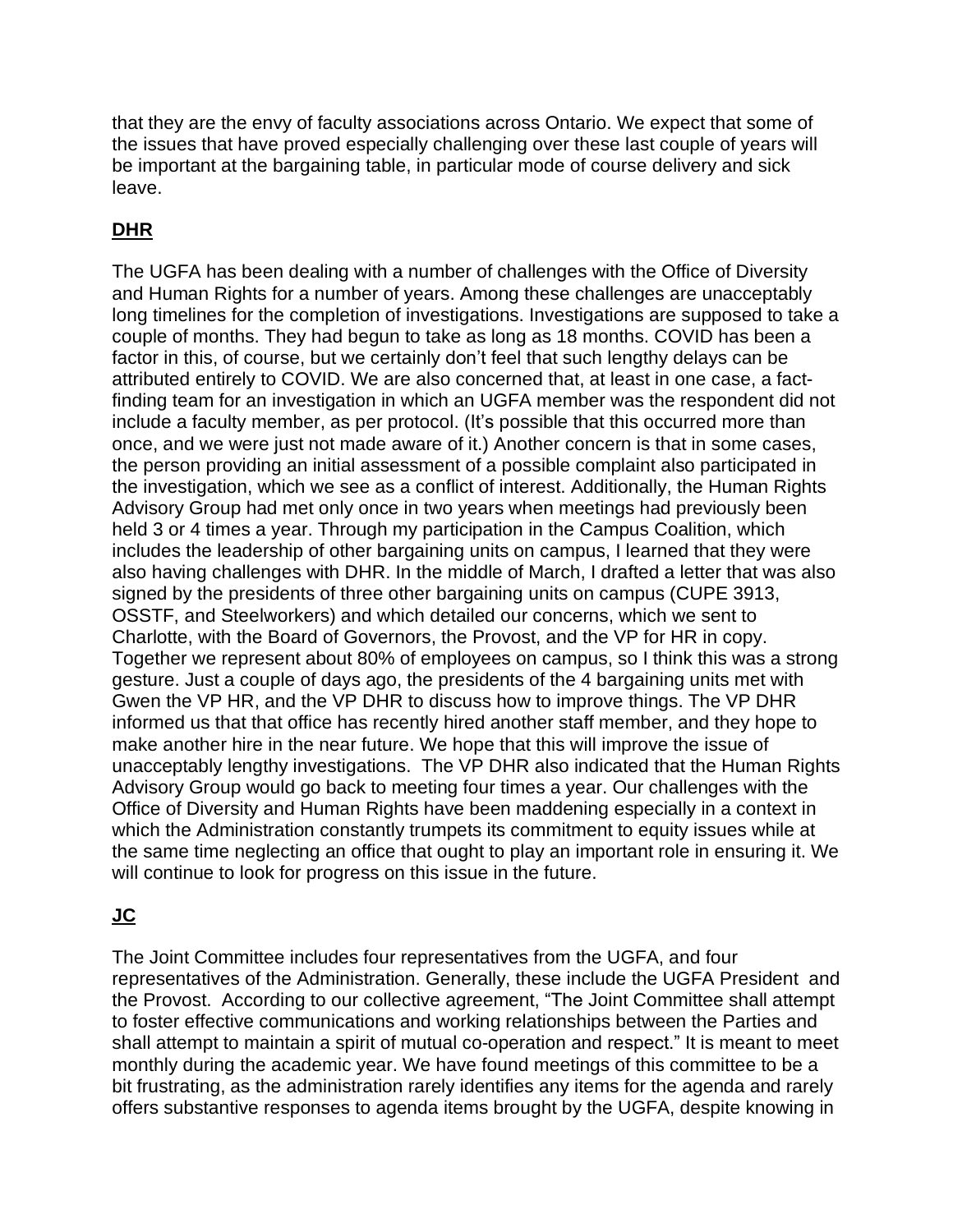advance of the meetings what these agenda items are. We feel that this reflects the Administration feeling its relationship with the UGFA to be a low priority. Despite this, we continued to give these meetings our best efforts.

The broader landscape reflects a time of particularly fraught relations between faculty associations and university administrations. Recent times have seen an unprecedented number of strikes by faculty associations at Canadian universities. The president of CAUT has suggested that this is due largely due to the erosion of collegial governance as well as increasing interventions by provincial governments in university matters. We certainly have seen this at Guelph, and I know that you'll hear a bit more about this in the grievance report.

### **UGFA Executive Committee for 2022-2023**

This is my last AGM as President of the UGFA; my term ends at the end of the month. I wanted to say thank you to the membership for giving me the opportunity to serve in this capacity. I wanted to say a particular thank you to Herb Kunze, who was the UGFA President when I served as Vice-President and whose shoes I am certain I did not fill, and who has also served as Vice-President during my term as President. I am so grateful for the support you have shown me in so many ways. The UGFA is very lucky to have such an outstanding staff, which has worked so very hard during these challenging times, so thank you very much to Kirsten, Denise, Jon, and especially Sue Hubers, who somehow manages not to drop any of the many, many ball she has in the air while simultaneously keeping the rest of us on track.

President: Herb Kunze, Math & Stats; Vice-President: Louise Grogan, Economics & Finance; Grievance Information Officer: Andy Hathaway, Sociology & Anthropology; Past-President: Mary DeCoste, Languages & Literature; Academic Freedom Officer: Susan Chuang, FRAN; Economic Benefits Chair: Steve Gismondi, Math & Stats; Health & Safety Chair: Pavneesh Madan, Biomedical Science; OCUFA Director: Lezlie Cunningham, Ridgetown; Treasurer: Elected from amongst Council at the first Council meeting in June.

#### **GRIEVANCE INFORMATION OFFICER Report to UGFA Annual General Meeting**

In defending UGFA members' rights under the Collective Agreement (CA), the Faculty Association has dealt with over 90 cases since 1 June 2021. These include 5 Arbitrations / Mediations, 19 Grievances, 11 Disciplinary Investigations, 15 Human Rights Complaints (7 cases representing 15 members as both complainants and respondents), 10 requests for Medical Accommodation, 1 Tenure & Promotion Appeal, as well as 32 other issues that resulted in formal meetings with the Administration.

The arbitration / mediation (the latter is typically the last process before the final arbitration, but still uses the professional services of an arbitrator jointly agreed upon by the UGFA and the Administration or appointed by the Ministry of Labour) of a grievance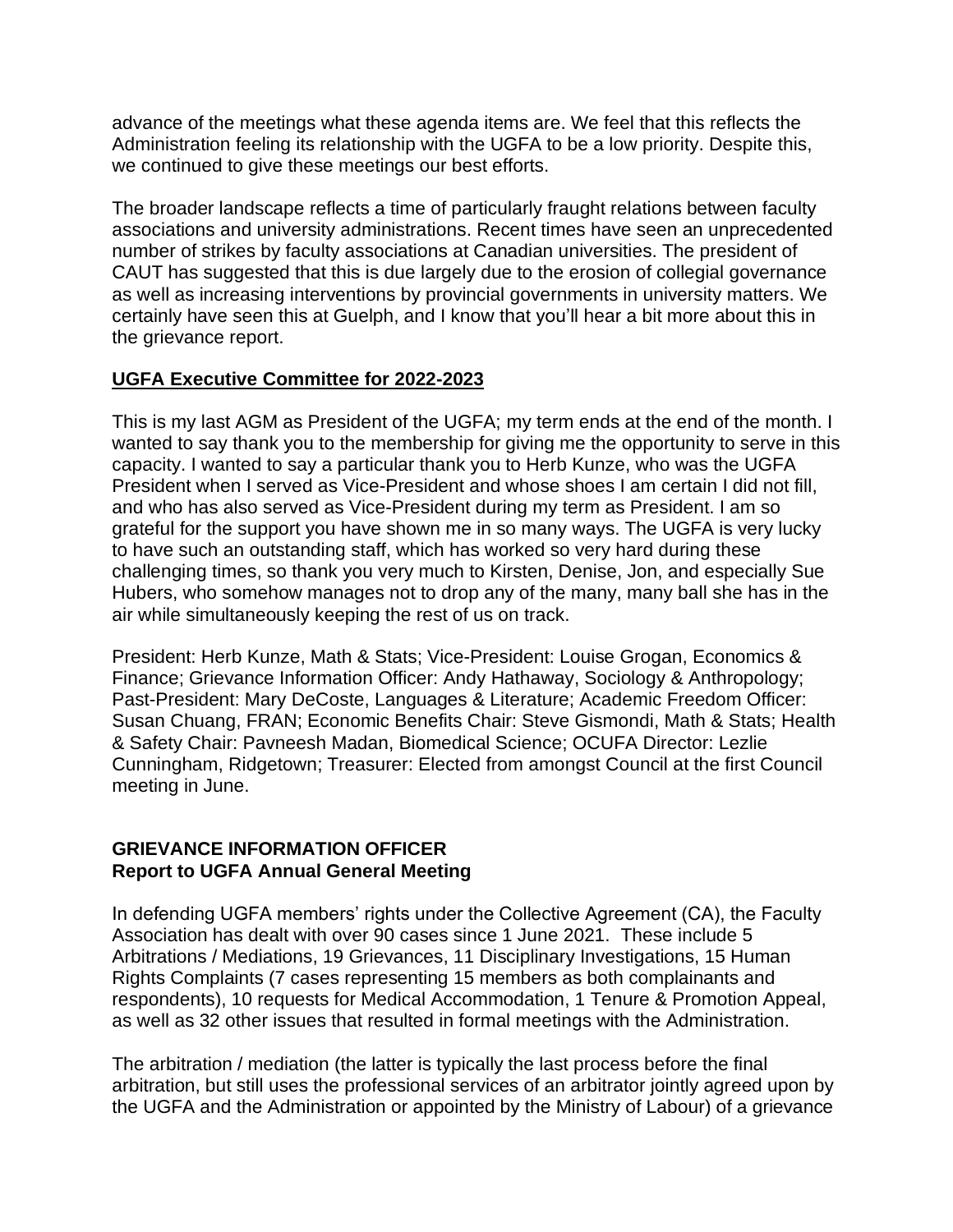represents the UGFA's most powerful tool to defend the CA. It occurs only at the end of a very lengthy process that begins with the identification of the issue and follows meetings with the affected members and with the Administration, the preparation and filing of a grievance, the Administration's response to the grievance, further meetings with the Administration, and consultations with UGFA's legal counsel. The costs of arbitrations / mediations are considerable: the arbitrator's fee, the fees for UGFA's legal counsel, the time spent by UGFA Staff and Executive members; but these costs are justified in terms of the strength of the UGFA's argument (legal counsel will advise against such an undertaking if the UGFA is unlikely to be successful) and the issue's importance to the entire membership.

In September 2021 the UGFA announced its intention to proceed to arbitration with a policy grievance filed on 3 May 2021 regarding the violation of members' rights in Unit 2 (College Professors at the Ridgetown Campus) on multiple issues including the Administration's failure to provide a proper teaching schedule. The grievance was resolved through mediation in December, however the UGFA has subsequently filed other grievances in response to further violations of the Unit 2 CA. Another arbitration was also scheduled for December regarding the Administration's failure to provide the UGFA with the list of all credit courses taught by members and non-members for the preceding academic year in keeping with Article 13.2 f of the CA. This issue was resolved on 21 December (although the Administration did not deliver all the required information as promised) but given the late date of this resolution the UGFA had to pay the full cost for an arbitration that did not occur. On 26 April 2022 a mediation resolved a grievance filed by the UGFA regarding the Administration's decision not to grant UGFA members a paid holiday on September 30 for Truth and Reconciliation Day. As a result of this mediation, members will receive another paid holiday between the end of Fall exams in December and the beginning of Winter term in January. As this report is submitted, two other arbitrations are pending which reflect the sharp decline of collegial governance at the University of Guelph. On 16 November 2021 the UGFA grieved the Administration's unilateral re-interpretation of "faculty member" regarding the membership of Senate committees and even departmental curriculum committees. This case will go before an arbitrator on 31 May 2022. On 1 April 2022 the UGFA grieved the University President's denial of promotion for a member despite the college committee's recommendation of promotion. Given the implications of this arbitrary decision for our peer-review Tenure and Promotion process, the UGFA determined that this case be submitted to arbitration as soon as possible: the date has not yet been set.

A grievance is a formal allegation by the UGFA that the Administration has violated specific terms of the CA. If the Administration denies a grievance, that is responds that it has not violated the CA, the UGFA must then determine whether to submit the grievance to arbitration. In 2021-22 the UGFA succeeded in resolving several grievances through constructive discussion with the Office of Faculty and Academic Staff Relations (FASR). Despite their successful resolution, however, the launching of these grievances demonstrates the UGFA's on-going concerns about the Administration's failure to follow the CA regarding: compensation and salary anomalies; the Administration's responsibility to protect members' privacy; the Tenure, Promotion,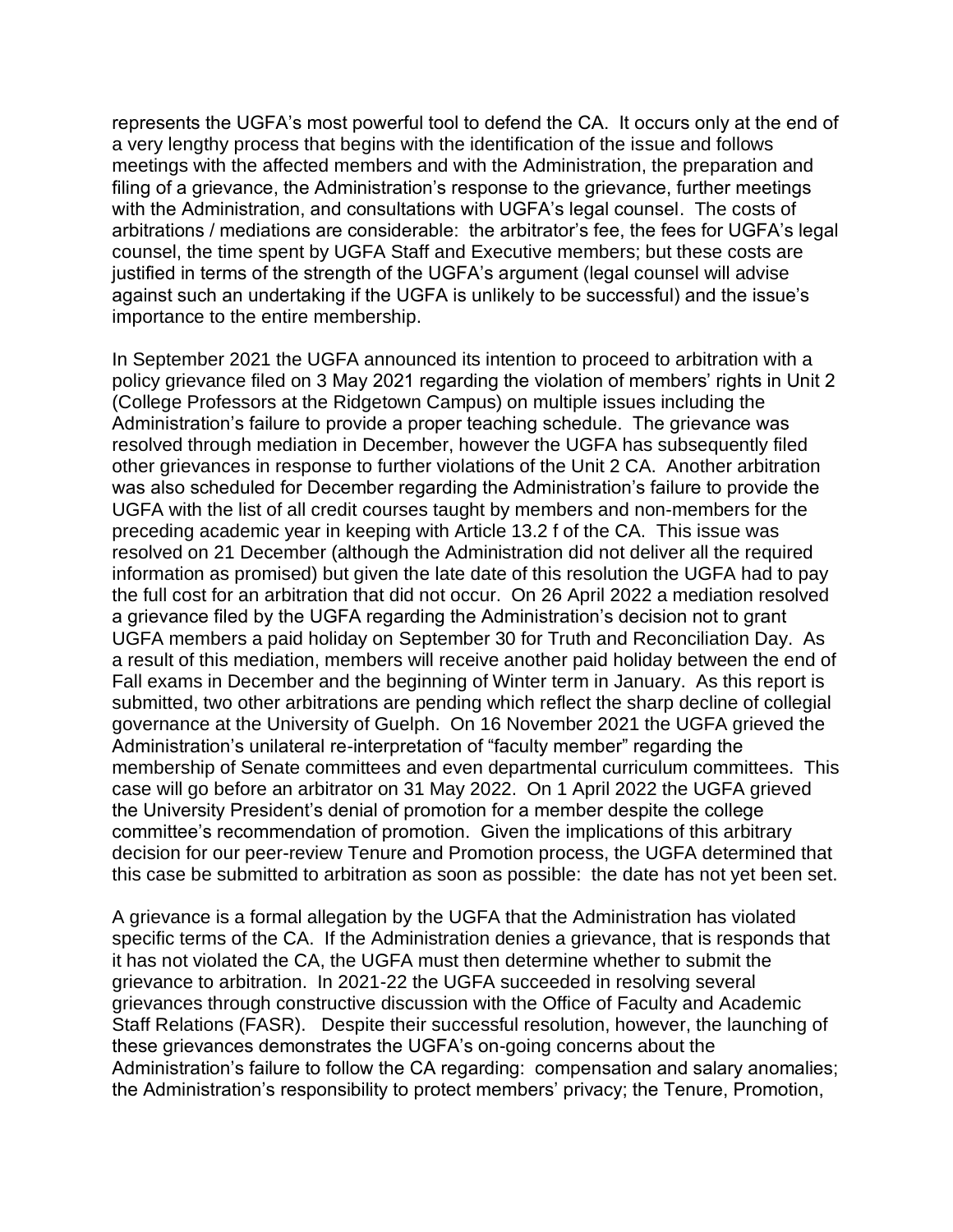and Performance Review process; disciplinary investigations and the imposition of discipline; the Administration's responsibility to protect the health, safety, and security of members; the imposition of new electronic systems without meaningful consultation.

Beyond those headed for arbitration, other grievances remain unresolved. On March 30 the UGFA filed a grievance regarding faculty appointments: the Administration had involved an external recruitment firm in the search for a department chair. At a meeting on April 11, the Administration assured the UGFA they had "fixed the problem," yet the advertisement for the position continues to indicate involvement of the external firm. On 19 April the UGFA grieved the Administration's failure to provide all members with lists of all courses in every unit, including course enrollments and number of TAs assigned to each course, in keeping with Article 18.20 of the CA. A meeting with the Administration on this grievance has not yet occurred. Despite the recent settlement of issues affecting Unit 2 members, on 2 May the UGFA filed two new grievances regarding the management of the Ridgetown Campus: one concerns challenges to a member's medical accommodation; the other is a response to the Administration's unilateral alterations to position descriptions, and to terms and conditions of employment. Four Unit 2 members have also appealed their course assignments, which further demonstrates the poor management and declining morale at Ridgetown.

Two other grievances currently in abeyance (but which the UGFA Executive approved for arbitration) involve the bullying of UGFA members by students. Multiple faculty members have been investigated for possible discipline based on questionable student allegations: the UGFA regards many of these allegations as frivolous or vexatious and others as threats to Academic Freedom. We continue to see a worrying pattern of students (graduate and undergraduate) bullying, harassing, and defaming their professors. Despite repeated requests, the Administration has failed to address this behaviour. The UGFA continues to press for a new student code of conduct that would prohibit attacks against members' reputations and integrity and that would include real sanctions for such behavior. This goal should be addressed in collective bargaining.

Another worrying theme that emerged during the past year is the increasing number of members filing human rights or other kinds of complaints against other members. In these cases, the UGFA represents both complainants and respondents, with no exchange of information between the UGFA representatives on opposite sides of the case. It is rare that the results of these complaints restore collegiality or tranquility in the workplace, however, and both parties usually remain unsatisfied. The UGFA believes that this growing culture of complaints reflects the increasingly stressful conditions of work, but also believes that it is a consequence of the Administration's failure to manage the university effectively.

> Bill Cormack, out-going GIO Andy Hathaway, in-coming GIO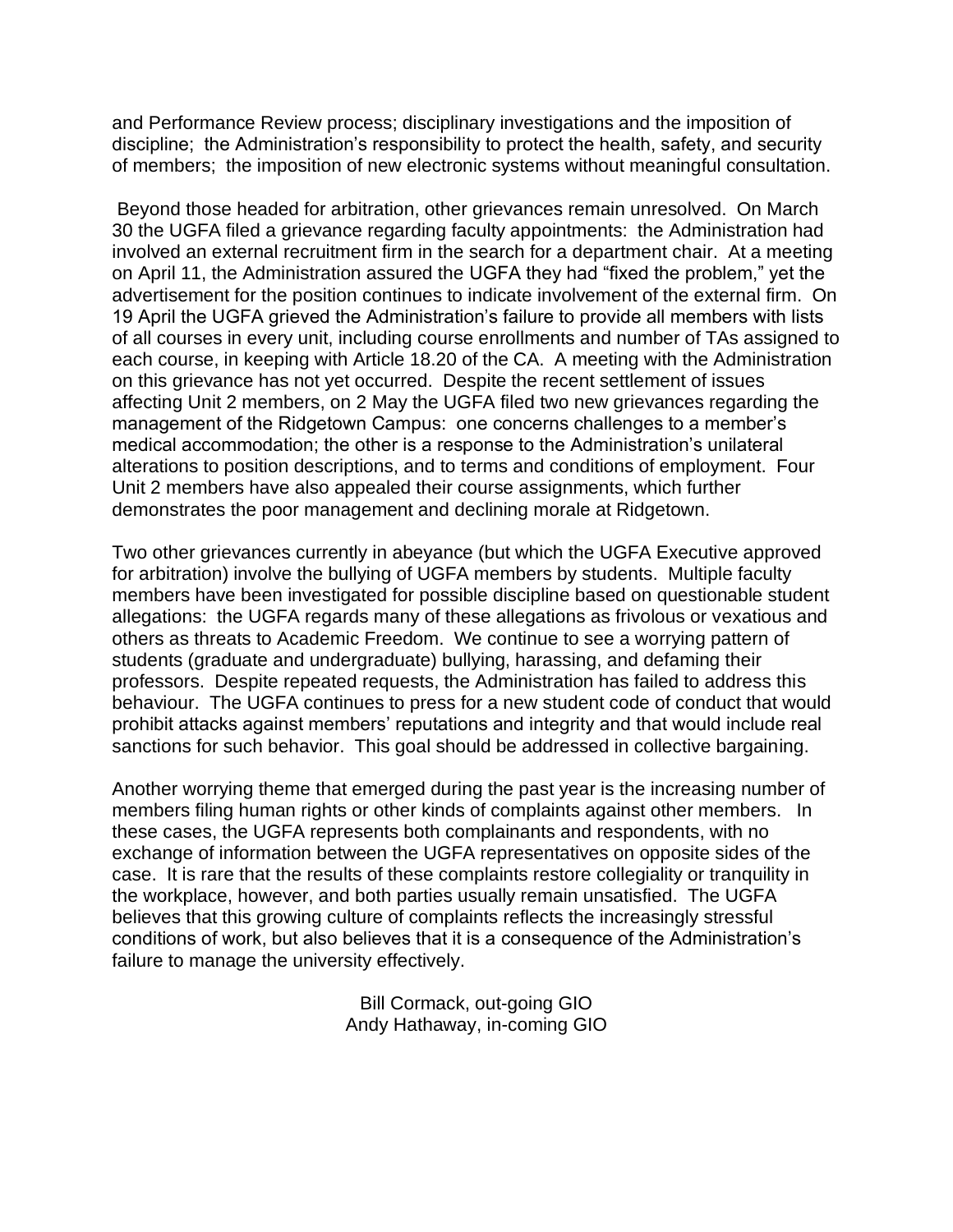# **UGFA Annual General Meeting (Part 2) Vice-President's Report H. Kunze**

The past year was very busy. There are thankfully many high points to report, and also a few low points that must be mentioned.

# UGFA Awards Committee

The only committee identified in the UGFA Constitution as being chaired by the Vice-President is the Awards Committee, and it really is an enjoyable responsibility: the committee gets to read about the amazing things that our members do. Reading the many impressive nomination packages is inspiring, and it also reinforces my sense of the importance of Academic Freedom in teaching, as the many nominees deliver their outstanding teaching often by using wildly different approaches.

The Unit 2 Teaching Award Committee met on March 9. I'm very happy to announce that Jennifer Campbell has been awarded the 2022 UGFA Unit 2 Award for Excellence in Teaching!

The Unit 1 Awards Committee met on May 2, and the Unit 1 award recipients will be announced at the first UGFA Council meeting of the Fall semester.

I want to give my sincere thanks to all of the nominators and contributors. It was clear to the Awards Committees that these packages are often a labour of love for an amazing colleague and person, and I value that sense of community and fondness even more given the sort of isolation and separation we have endured over the past couple of years. I also would like to thank the members who served on the Awards Committees, and I hope that they found it to be a rewarding experience.

# University Pension Plan (UPP)

Looking back, the initial work, maybe really just initial conversations, about a university-sector pension plan began back in 2012 or so. I remember well the first big meeting in 2014 at a hotel near the Toronto airport, with most universities present: administration representatives, different faculty associations, different trade unions, unrepresented non-unionized staff, mediators, and more. It was a zoo! A few years would pass, with a few attempts to create the UPP stalling and halting—really, collapsing—for various reasons, right up to the end of 2016.

And then, in January 2017, the tri-university attempt by Guelph, Queen's, and Toronto began, building on past work. It has required an incredible amount of effort, and it tested and further expanded my knowledge and "skill" in directions I never expected my career to take. It has been interesting to "credentialize" my pension knowledge through formal examinations and I felt that I had the full support of UGFA Executive, Council, and, indeed, the full membership, and I did my best to represent UGFA's interests.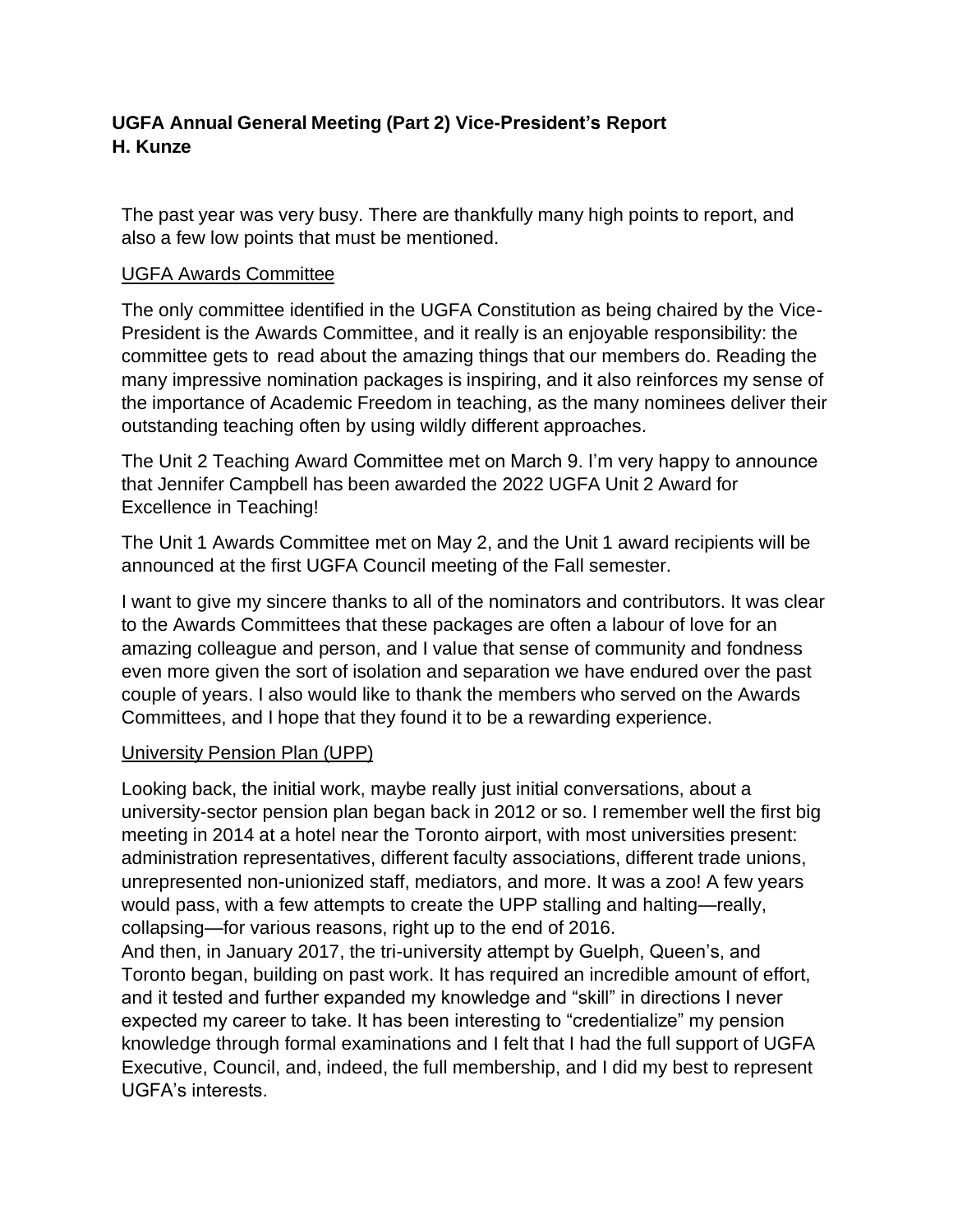All of the work delivered: on July 1, 2021, the UPP came to life! Without even a single glitch in the matrix, thanks to the careful work of UPP staff.

Some highlights of the past year:

• All pension plans from the three founding universities transferred into the UPP with a going-concern surplus. By entering a Jointly-Sponsored Pension Plan, the university escapes the solvency funding requirements, so the understanding we had based upon the earlier Professional Plan valuation was that the University was looking at a \$100M going-concern liability, while escaping a \$680M solvency liability. Perhaps counter to one's intuition, during the pandemic, all of the universities seem to have had very good investment years, which helped turn around the numbers everywhere. Keep in mind that there will be yearly valuations to determine future liability/gain for past service, with each university owning any liability for the first ten years of the UPP and the liability being shared gradually with the plan over the subsequent ten years.

(As a side note, the investment good fortune extends to non-pension investments: during the fiscal year ending April 2021, the University lost much revenue from parking and residence, for example, but the \$60M decrease in revenue was heavily offset by the \$50M spike in investment returns.)

- On January 1, 2022, the UGFA entered the UPP as a Participating Employer. We have no role in governance on the employer side, of course, but our staff are now accruing a UPP pension! I failed to make this happen for July 1, 2021, but we did manage to negotiate a six-month buy-back provision that our staff members may choose to access.
- Also on January 1, 2022, UPP staff and UTFA staff became members of the plan, and Trent University converted their faculty pension plan to the UPP.
- On April 1, 2022, the UPP took over the management of UofT's pension assets, so the UPP now manages all \$11.6B in plan assets.
- The UPP BoT, CEO, and Staff held a few plan member meetings during the past year, most notably related to Responsible Investing. A web search on the name of the CEO, Barbara Zvan, reflects her strong record on and commitment to RI principles.
- The Employee Sponsor Committee was very busy during the past year, and work related to building the plan continues even after the plan has come into effect. An outreach component related to holding this role emerged once the plan existed: I have been a point person for OCUFA, including playing a role at their workshops, fielding questions at various meetings, being on the OCUFA Finance Committee and working at that workshop, and organizing a first formal meeting for OCUFA leadership and the UPP staff. Representatives from OCUFA members institutions have reached out to me directly with questions, and I've presented to them on various topics. Just last week, I gave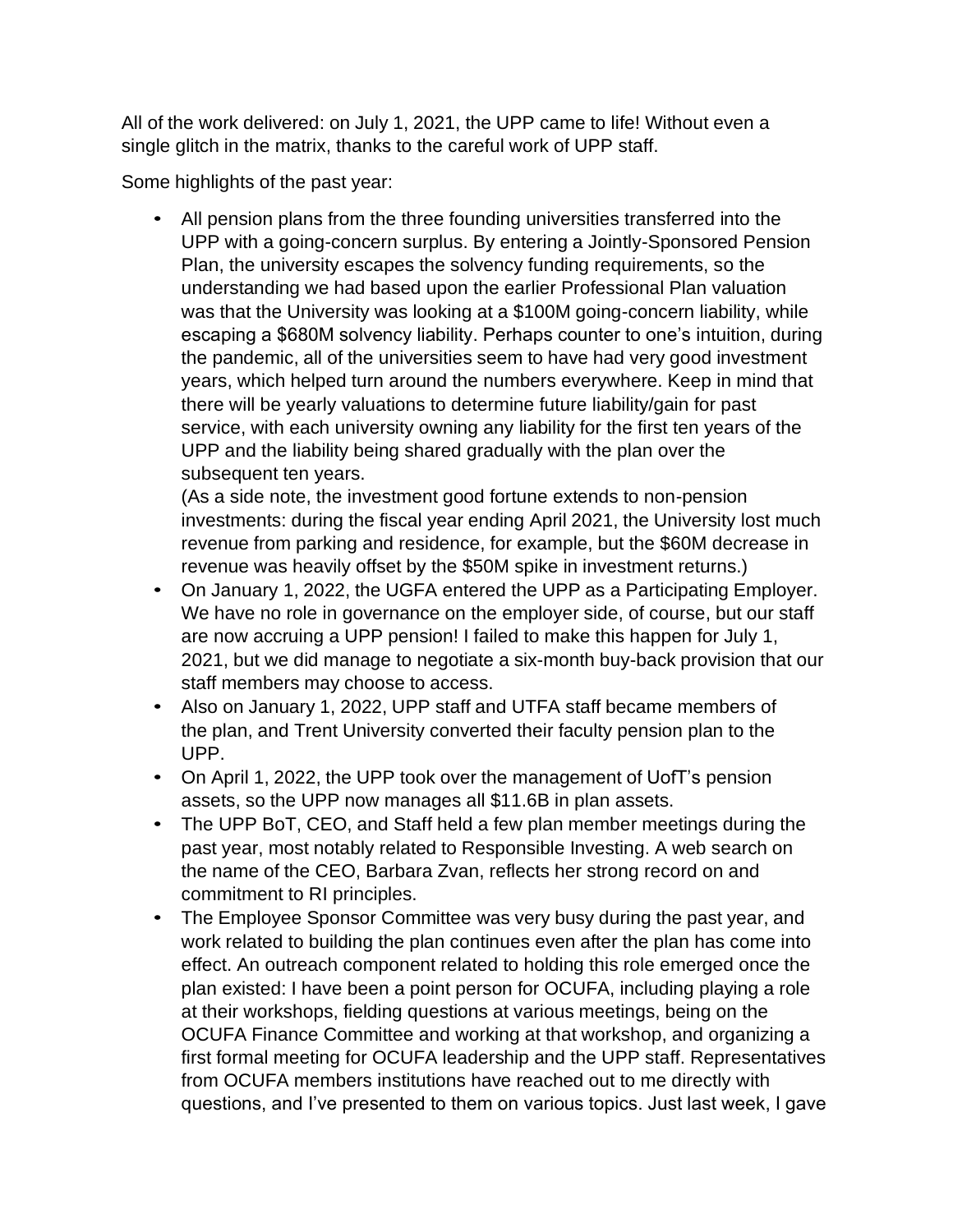a presentation to WLUFA members on UPP governance and consent bargaining (my fourth presentation at WLU), and on May 18, the day that this reported is delivered at our AGM, I'm also speaking on UGFA's experience in a session on day two of a three- day OCUFA pension conference.

I have built many relationships through the UPP work, with my colleagues on the Employee Sponsor Committee, including our advisors; with the employer-side representatives; with many other Faculty Associations with pension- or financerelated questions, and with legal and other experts through conference involvement; and with colleagues on campus who have contacted me with various sorts of question. It has been a rich endeavor for somebody like me, who values human contact and interaction. I have to give my deepest thanks to Mary DeCoste and Sue Hubers for their unwavering support, in the last year especially related to getting UGFA into the UPP as a Participating Employer.

#### Joint Salary Review

Background: The Collective Agreement ratified in 2017 included Letter of Understanding 13 on a Joint Salary Review (JSR), which would "examine the issue of salary anomalies, if any, and make recommendation for correction of any identified anomalies." This LOU was bargained during the period that the Administration started its own salary review, and a "note" in the LOU specifically stated that "the ongoing equity salary review will continue notwithstanding this letter." In hindsight, perhaps the Administration believed that, by mentioning their solo review, this note suggested that their solo review might serve as a substitute for a joint review. In any case, the JSR did not start, and, when the Administration's solo review resulted in a ~\$2K base increase for all faculty members who identify as female, they suggested to us that they had satisfied the obligation of the LOU. Instead of agreeing with that suggestion, we grieved, and were successful in arbitration, on two points: the salary increase not having been applied retroactively to the date of the salary data set, and the salary increase not having been awarded to all UGFA members who identify as female. An additional arbitration dealing with the absence of the required JSR led to a facilitator being brought in to help the UGFA and the Administration move forward on that initiative.

In the past year, the JSR committee has had many facilitated meetings and significant progress has been made. Presently, we have agreed on the data set and are working on the modeling. There is no guarantee that the committee work will reach the stage of producing recommendations, as per its mandate, but I remain dedicated to and optimistic for that outcome.

The process we've followed has involved the sharing of confidential data, program code, and outputs, producing an environment of common/shared understanding that could not exist otherwise and is quite unique compared to my past and other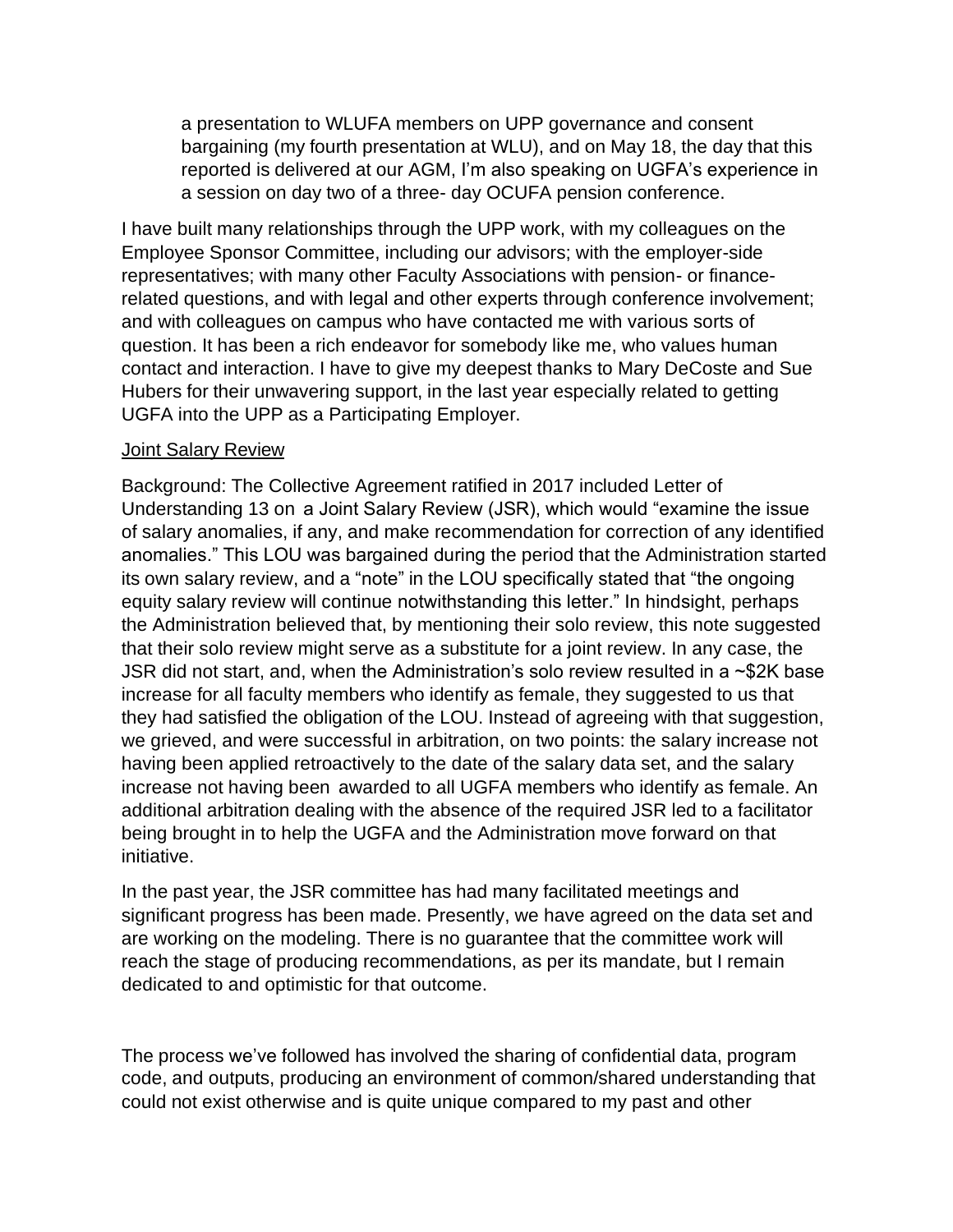interactions with the Administration; so, I have to thank the Administration team for their willingness to have this productive setting. Of course, I thank all of the UGFA members involved, Bill Cormack, Mary DeCoste, Steve Gismondi, Andy Hathaway, and Sue Hubers. In fact, I have to give an enormous extra thank you to Steve specifically, as he has done an incredible amount of work.

#### **Senate**

Last year, I wrote that, "My experience on Senate in no way reflects the vision of collegial governance that lives in my heart." Well, that's still completely true. Senate was the usual theatre again over the past year, but it had many highly distressing moments, three of which I have to include in this report:

- Members of Senate were clearly anxious not just to hear about the Administration's pandemic plans, but also to feel that those plans were sensible and compassionate, among other things. Senate meetings often featured challenging questions—about the high level of fear that the speaking member has, about the Administration lobbying for Public Health exemptions, about the scientific basis for decisions, about freedom of faculty members to make decisions related to their teaching, etc.—and the responses were rarely satisfactory answers, at least in my opinion. Question periods were stopped so that the "business of Senate" could proceed. I always came away from Senate very sad that the reasonable and palpable concern and fear seemed to be so unrecognized or, worse, disregarded by the Administration.
- As Fall 2021 approached, there was a Senate meeting on August 25. In the opening period, the President was pressed by various faculty members about the same sort of challenging topics listed in the first bullet. The responses were evasive: the government is slow to make policies, UoG is part of a sector-wide response, self-praise for switching from an attestation to proof of vax, the 250-student course cap will reduce density, and so on. I felt that the silence following each response spoke volumes. A few days before the start of classes, when pressed on enforcement of safety measures, the President said, "What does compliance look like? We are working on that." The Provost chimed in at one point, "We are expecting that faculty with children under 12 will be able to safely teach." You get the idea. This meeting led to a group of faculty members assembling the needed support to force a special meeting of Senate just one week later on September 2, with this motion put forward:

"*Resolved that, for the F21/W22 academic year, Senate temporarily approves fully remote, non-distance education course formats, asserts that instructors are the best qualified to determine the manner in which they will teach their courses, and affirms that oversight of course formats should occur primarily at the departmental/school level."*

I saw the motion as requiring that the Administration bargain this outcome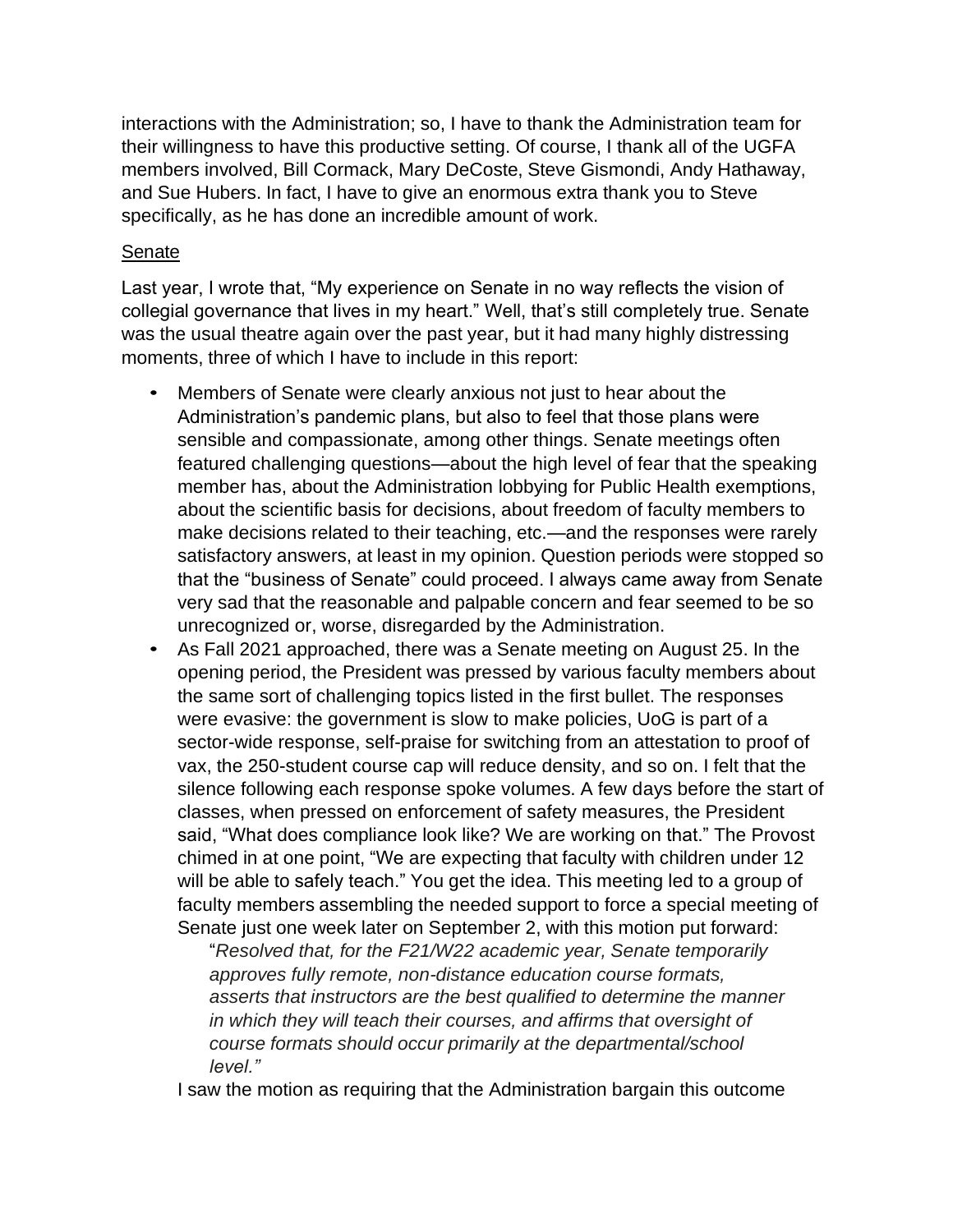with UGFA, as Senate cannot dictate our terms and conditions of employment. The power of the Chair of Senate was on full display at this meeting. Before you knew it, the motion was sent to the Bylaws committee, and ten days later Senators received an email saying that the Administration had received legal advice saying that Senate does not have the jurisdiction to pass such a motion.

The Administration had consistently declared throughout the year that the focus of their decision-making is on students, and they were asked at this meeting whether and how they had consulted with students. The kindest interpretation of their response is that they didn't really do so much of this, but, you know, they sort just sort of know.

One of our faculty colleagues discussed a student survey they had run. Another member self-identified as being active in pedagogical research. In response, two Senators unleashed attacks that don't deserve air time, but were thereafter referred to as "being credentialized," and I would say, "being decredentialized." It was horrible scene, and the President did nothing to defuse it. In fact, the only reaction she had was in response to another member who voiced loud outrage at the affair; she chastised this person. The sad story continued, as one of the two targeted members resigned from Senate, with an article in the local press documenting the events at Senate. The article came out on the day of a subsequent Senate meeting, so one might expect that the other Senators and the President may have opened Senate with some thoughtful words, including an apology for behaviour at and mishandling of the earlier meeting. Nope.

• At the November Senate meeting, the proposed membership of the Chancellor Selection Committee was presented. It was mentioned that the committee must include three faculty members, and it was clear that one of the people counted as a faculty member was, in fact, a Dean. The following exchange occurred (HK=me, FM1 and FM2 are two faculty members):

HK: With respect, [X] is a Dean, and within the Senate Membership he is reported as an ex- officio member of Senate not a faculty member.

Secretariat: One doesn't have to be a faculty member on Senate to a be a faculty member on this committee.

HK: But does one need to be a faculty member?

…

Secretariat: Oh, we are going with the definition that a faculty member is

anybody who holds a tenure-track or tenured appointment as a Professor. HK: Who is eligible to be nominated as a Senate faculty member and who votes? Secretariat: Oh, that's different again.

FM1: I'm not ready to vote, since the representation question has to be answered. There have been various issues involving what a faculty member is…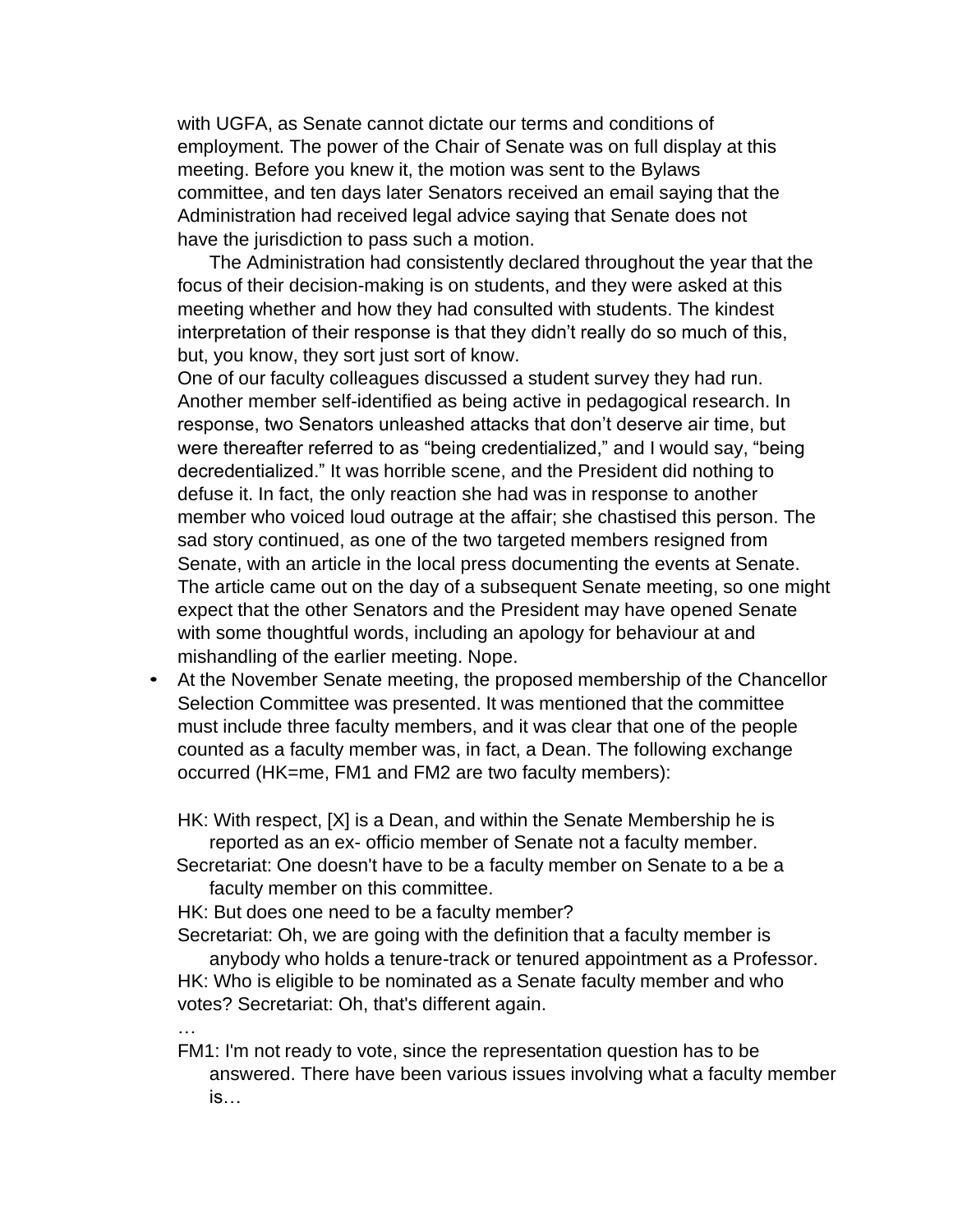Secretariat: Faculty are tenured or tenure-track professors. [X]'s role on this committee is consistent with past practice. It's been identified as a concern. We will be looking at this. When they are on Senate they are exofficio, but when they are on committees and not ex-officio they are faculty.

FM1: So, we let them be what they want to be at the

moment. Secretariat: Sputter.

Charlotte: We need to move along, so we'll just listen to FM2's question. FM2: Since there is a clear definition of faculty that includes 800 or so people, wh not explain why we couldn't find three faculty members who would be uncontentious?

Presenter: Under Senate rules for selection committee slates, they are faculty members. We operated on not excluding anybody who is eligible until somebody says they are not eligible. The Secretariat has said they are eligible because they are tenured professors.

Charlotte: Let's move forward.

FM: So if it is anybody who is tenured, then faculty members includes the president, provost, and vice-presidents?

Secretariat: That's correct.

And then Charlotte gave this the hook. The vote on the committee membership passed with 61% support.

The end of my term as Vice-President also marks the end of my term as the UGFA Member on Senate. I have to thank Louise Grogan, the next Vice-President, for taking on the Senate role, and, while I don't expect it, I do hope that has some good experiences at Senate.

#### Letter of Understanding 14: Workload

As a reminder, the Letter of Understanding reads, "A joint committee shall be established within 8 weeks of ratification of the Collective Agreement to review and make recommendations to the Joint Committee relative to the assigned workload of Members."

With regret, I don't think that there is anything meaningful I can report on this file. We did have a number of meetings throughout the year, but I don't think we got anywhere. The Administration is hung up on the idea that UGFA members want recognition for the work they do, which is true, of course, but nobody wants to know that there are additional fields in an eCV. The Administration seems unable to recognize that work, especially BS work, needs to be reduced.

We tried framing this as a wellness issue because, you know, they care so much about wellness, right? We didn't get anywhere. We tried framing this as an issue about institutional reputation, as the amount of research declines, or the quality of teaching, reference letters, and so on, decline: think of the effect on the various types of reviews our various types of programs undergo. We didn't get anywhere.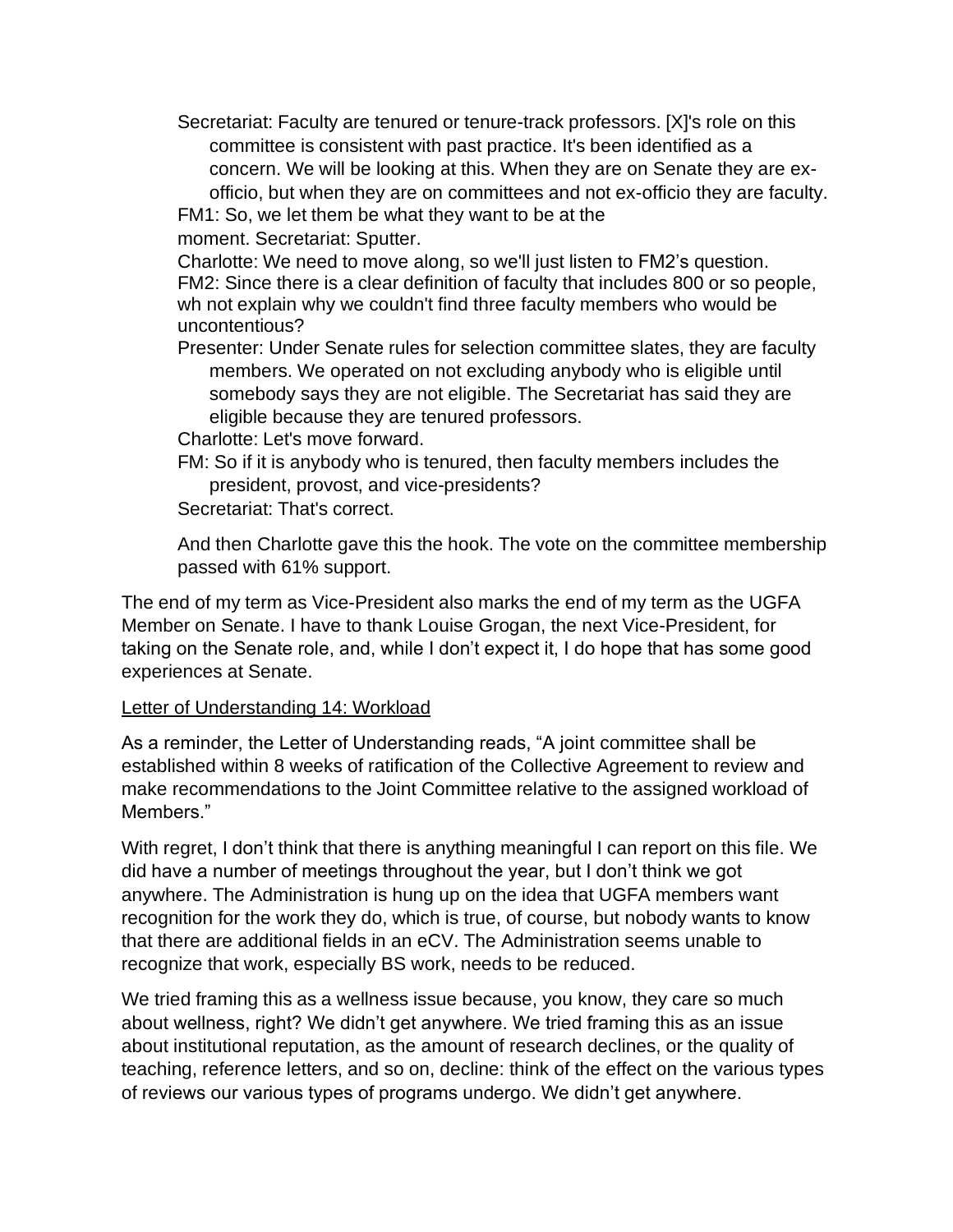As hard as it is to write, part of the "problem" is that, since members love their work and love their students, members are willing to break their backs for a while when things are busy; in so doing, none of their work suffers and they get through the crunch. But then that becomes the new normal, which just keeps ratcheting upwards, along with regular sprinkles of increased work we don't particular love (new forms, new software, and so on).

Bleak note: There is no solution elsewhere. Every Association reports the same problem.

I want to thank again the committee members who increased their workload in order to discuss workload: Steve Gismondi, Neil MacLusky, and Sandra Parmegiani.

#### **Economic Benefits Report Steve Gismondi, Chair**

It has been a pleasure to serve as your UGFA Economic Benefits Committee Chair this past year. A brief report is presented below in the form of a chart/timeline regarding some of the projects I've been involved with, including summary details. In short, it's been an "eye-opening" experience. I comment that it's critical to each members' livelihood – that UGFA be consulted and involved in administrative decisions regarding all financial matters. For example, even the development of training materials for T&P helps to maintain adherence to Article 21 and the agreed T&P process in the best interests of promotion of our members.

#### **Brief Report**

| May                                                               | <u>Jun</u>    | July | <u>Aug</u>                         | <u>Sep</u> | $Oct$ | <b>Nov</b> | Dec | <u>Jan</u>                 | Feb           | Mar | <u>Apr</u> |  |
|-------------------------------------------------------------------|---------------|------|------------------------------------|------------|-------|------------|-----|----------------------------|---------------|-----|------------|--|
|                                                                   | e             |      |                                    |            |       |            |     |                            |               |     |            |  |
|                                                                   |               |      | T&P - with FASR including training |            |       |            |     |                            |               |     |            |  |
|                                                                   | presentations |      |                                    |            |       |            |     |                            |               |     |            |  |
| Pension - UPP Launch, Info Sessions, BoG, Investments, Monitoring |               |      |                                    |            |       |            |     |                            |               |     |            |  |
| Sedona to UNIWeb - with FASR re: testing & launch                 |               |      |                                    |            |       |            |     |                            |               |     |            |  |
| <b>JSR Cmtee - much analysis</b>                                  |               |      |                                    |            |       |            |     |                            |               |     |            |  |
|                                                                   |               |      |                                    |            |       |            |     | <b>Bargaining Prep</b>     |               |     |            |  |
|                                                                   |               |      |                                    |            |       |            |     | <b>Cmtee inc. Benefits</b> |               |     |            |  |
|                                                                   |               |      |                                    |            |       |            |     |                            | <b>Review</b> |     |            |  |

T&P Portfolio: Last year, myself and Mary DeCoste met with FASR on a variety of occasions to develop training materials for T&P committee members. These materials are maintained as Power Point presentations and videos in CourseLink. Our goal was to ensure an accurate interpretation of Article 21 as presented in these materials. During the fall, we participated in three joint training sessions with FASR for T&P department and college committee members, including college floaters. If you have questions about the T&P process, please email me at [gismondi@uoguelph.ca.](mailto:gismondi@uoguelph.ca)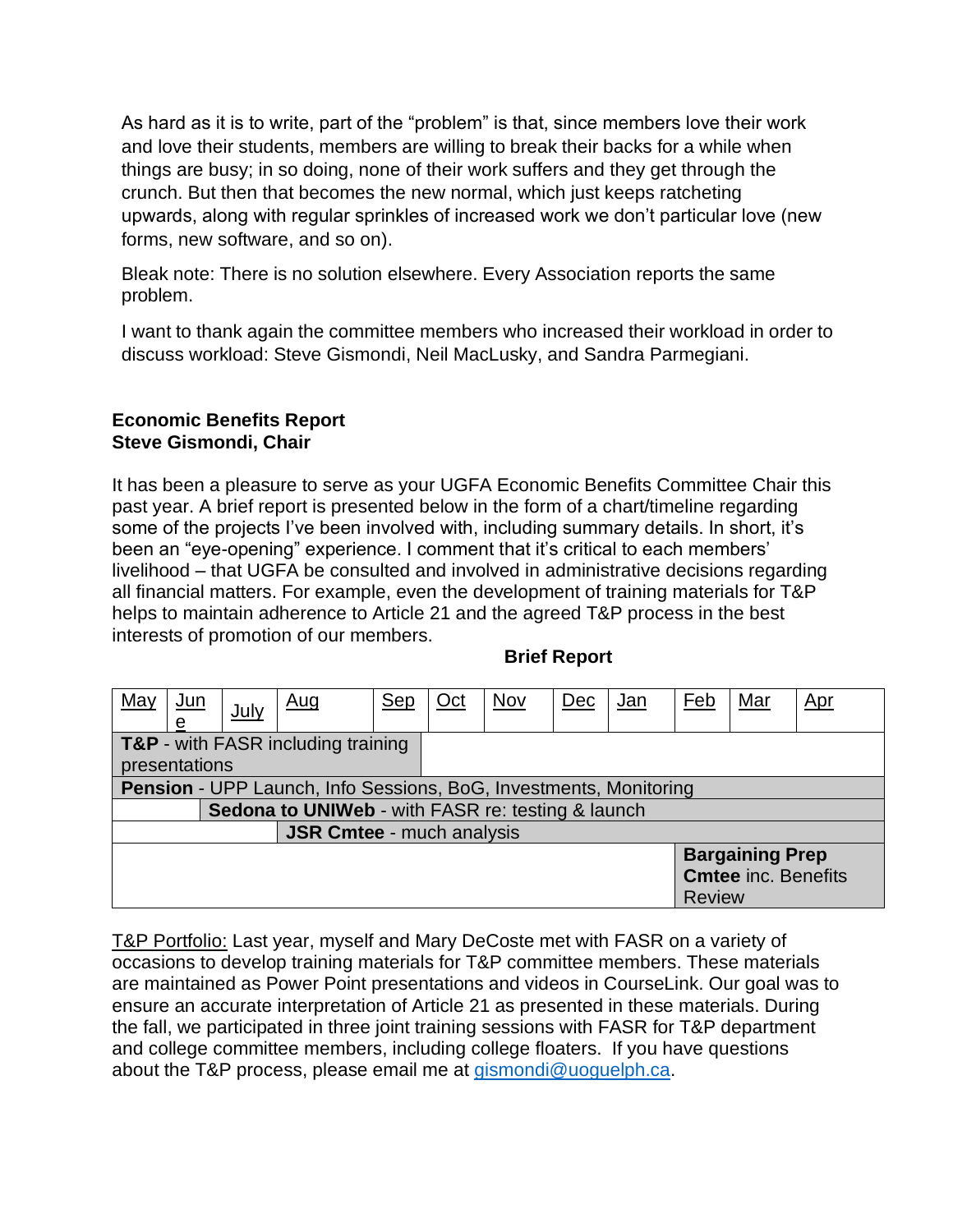Pension Portfolio: Last July, our former UoG pension plan balance was successfully and uneventfully transferred to the University Pension Plan (UPP). This was a notable achievement, the culmination of many years of planning and dedicated work. Most recently, Herb Kunze managed these details. As your UGFA representative on the BoG Pensions Sub-committee (dissolved late last year), I reported to Council re: details of the transfer. Of minor note, a previously projected "going concern" never materialized. The UoG HR department continues to liaison with UPP re: questions and preparation for retirement. Note also that the interactive Pension Projection tool is available (through a link) posted at [https://pensions.uoguelph.ca/.](https://pensions.uoguelph.ca/) Annual pension statements, a variety of explicit pension plan details, including definitions and the text of trust agreements etc. are available here as well. I've likewise attended (and will continue to attend) a variety of pension related meetings and conferences. I'm also available to direct you re: questions about your pension. Email me at [gismondi@uoguelph.ca.](mailto:gismondi@uoguelph.ca) The UPP website (our main "go to") is: [https://myupp.ca/.](https://myupp.ca/)

JSR Portfolio: Last year I joined our Joint Salary Review committee (JSR). I help to investigate the idea of defining equity-based salary anomalies within our membership. Briefly, a specific point in time is declared where members' salary information is captured, made anonymous, analyzed, and ultimately compared to a model(s) of predicted salaries for the purpose of defining and identifying anomalous salaries. That is, a variety of statistical models are developed and discussed. The planned outcome of this work is a future report to be shared with our membership, where UGFA is allowed limited commentary. A past report of the most recent review is available at: [https://www.google.com/url?sa=t&rct=j&q=&esrc=s&source=web&cd=&ved=2ahUKEwii](https://www.google.com/url?sa=t&rct=j&q=&esrc=s&source=web&cd=&ved=2ahUKEwiiu_X8-tL3AhX4Ap0JHd4CAQcQFnoECAUQAQ&url=https%3A%2F%2Fwww.uoguelph.ca%2Fvpacademic%2Fpdfs%2FPublic-Faculty-Salary-Analysis.pdf&usg=AOvVaw22zm3ch6zbs39AUM9vzTwL) [u\\_X8](https://www.google.com/url?sa=t&rct=j&q=&esrc=s&source=web&cd=&ved=2ahUKEwiiu_X8-tL3AhX4Ap0JHd4CAQcQFnoECAUQAQ&url=https%3A%2F%2Fwww.uoguelph.ca%2Fvpacademic%2Fpdfs%2FPublic-Faculty-Salary-Analysis.pdf&usg=AOvVaw22zm3ch6zbs39AUM9vzTwL) [tL3AhX4Ap0JHd4CAQcQFnoECAUQAQ&url=https%3A%2F%2Fwww.uoguelph.ca%2F](https://www.google.com/url?sa=t&rct=j&q=&esrc=s&source=web&cd=&ved=2ahUKEwiiu_X8-tL3AhX4Ap0JHd4CAQcQFnoECAUQAQ&url=https%3A%2F%2Fwww.uoguelph.ca%2Fvpacademic%2Fpdfs%2FPublic-Faculty-Salary-Analysis.pdf&usg=AOvVaw22zm3ch6zbs39AUM9vzTwL) [vpacademic%2Fpdfs%2FPublic-Faculty-Salary-](https://www.google.com/url?sa=t&rct=j&q=&esrc=s&source=web&cd=&ved=2ahUKEwiiu_X8-tL3AhX4Ap0JHd4CAQcQFnoECAUQAQ&url=https%3A%2F%2Fwww.uoguelph.ca%2Fvpacademic%2Fpdfs%2FPublic-Faculty-Salary-Analysis.pdf&usg=AOvVaw22zm3ch6zbs39AUM9vzTwL)

[Analysis.pdf&usg=AOvVaw22zm3ch6zbs39AUM9vzTwL.](https://www.google.com/url?sa=t&rct=j&q=&esrc=s&source=web&cd=&ved=2ahUKEwiiu_X8-tL3AhX4Ap0JHd4CAQcQFnoECAUQAQ&url=https%3A%2F%2Fwww.uoguelph.ca%2Fvpacademic%2Fpdfs%2FPublic-Faculty-Salary-Analysis.pdf&usg=AOvVaw22zm3ch6zbs39AUM9vzTwL)

Bargaining Committee Portfolio: Collective agreement language, interpretation and possible additions/deletions were reviewed these past few months, as related to a variety of Articles and LOUs. The work is ongoing. This is in preparation for potential requests to open articles as part of the bargaining process. I've also participated in meetings specific to bargaining principles, member benefits and compensation. I've likewise attended (and will continue to attend) a variety of bargaining related meetings and conferences. I will serve on the Bargaining Committee in a secondary role, as needed this summer and fall.

# **Health & Safety Chair, Report to UGFA General Meeting, 18 May 2022**

Naomi Klein's book *The Shock Doctrine* describes a strategy in which crises are exploited to establish controversial and questionable policies. Those most effected are too emotionally and physically distracted to respond and effectively resist. Well, here we are two years and then some in to the pandemic and the signs are all around us. I'm not talking about Spring!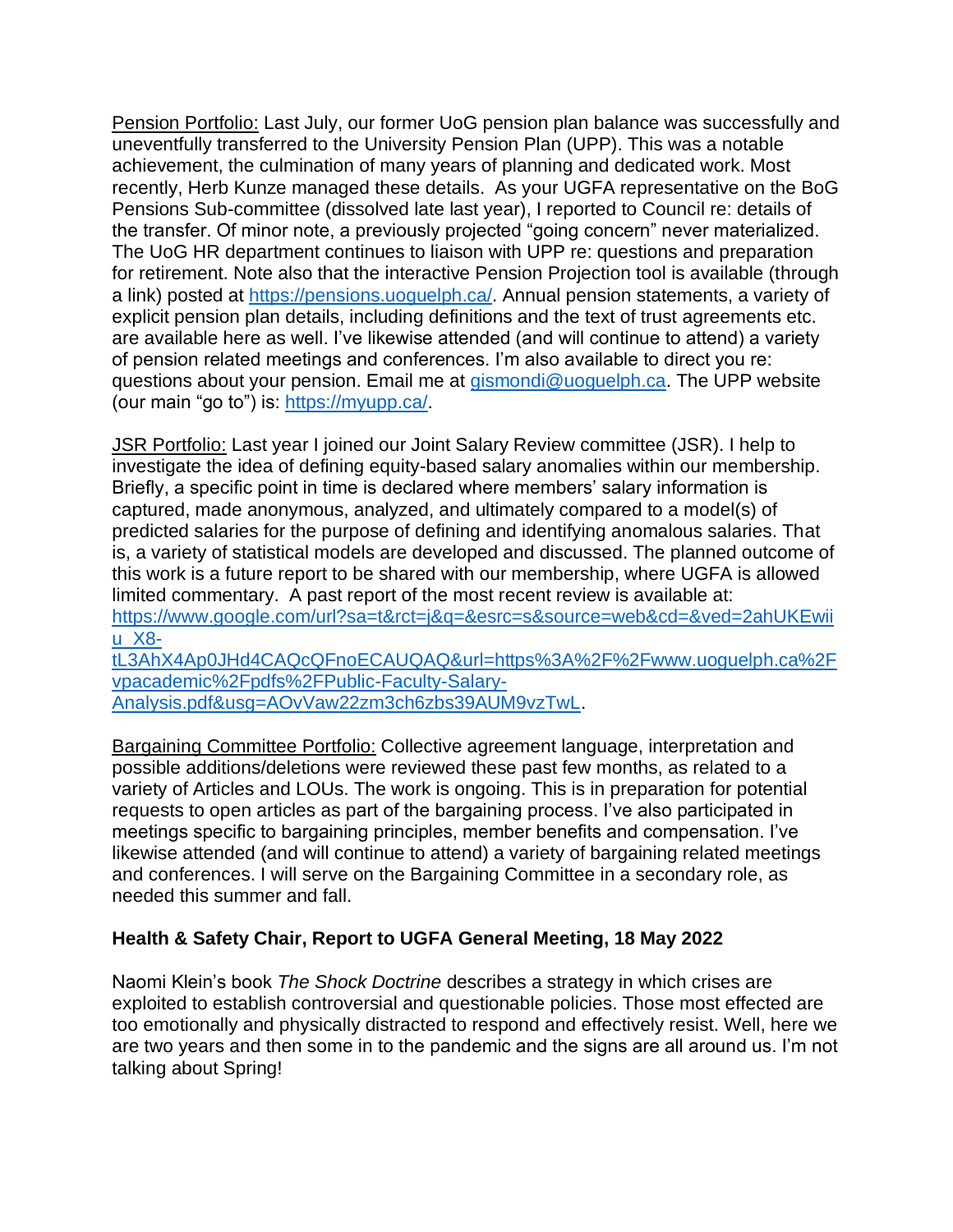The good news is that management, with some prodding from the unions, appears to recognize its obligation to adhere to most health and safety regulations that are required by law. Doing the bare minimum, of course, has been contentious as U of G employees realize that business interests often overshadow their concerns for health and safety, and the conditions under which they do their work. As our team of lawyers often tell us, or remind us, management rights trump our rights. Can they do that? Yes they can!

In previous reports to AGM, I have sought to balance my appraisal of a hopeless situation with a dose of cautious optimism. After all, the University is seeking to position itself as a top employer. Its position on the Forbes list hinges on commitment to employee satisfaction. Hence it has a wellness program that unfortunately to date prefers to pay lip service to employee mental health than engage with its employees and find actual solutions.

Rather than accepting that this would be good for business and show leadership in listening to the voice of the employee, we get empty platitudes and yoga. The latest bold initiative designed to gain our trust (and secure the Manulife gold standard) replaces wellness with wellbeing, a more "wholistic" view of health.

Is it cynical to call this a distraction from real issues to avoid pursuing organizational solutions? Of course not! Academics need to tell it like it is. This is a PR campaign. It is corporate behaviour. Those of us with friends who work in that world can confirm that good employers have wellness programs. There are plenty of resources out there they can point to if you're "not feeling quite yourself today" and willing to seek help.

This is a world where all roads lead to Homewood. Surely not the best that one of Canada's top employers can do. Starting off by citing Naomi Klein, of course, opens up a door to quote some Dickens for good measure. "Please, can we have some more?" Now there's a Twist!

Please stop bringing up our mental health. It's shameless and insulting. They can do better and they know it. If only they would listen. In the meantime, UGFA will keep pushing for engagement and speaking truth to power at every opportunity. It has been an honour serving our members in this role.

#### Andy Hathaway

#### **Susan Glasauer, Academic Freedom report 2022**

This is the end of my  $2^{nd}$  term as AF chair and I'm sorry I can't be at the AGM in person to give my last report. Thanks to Sue Chuang for her willingness to serve as the next AF chair. Thanks to members of Council and the Executive Council for the moments of levity despite (or because of) the many challenges over the last few years. And thanks especially for the effective and empathic leadership of UGFA.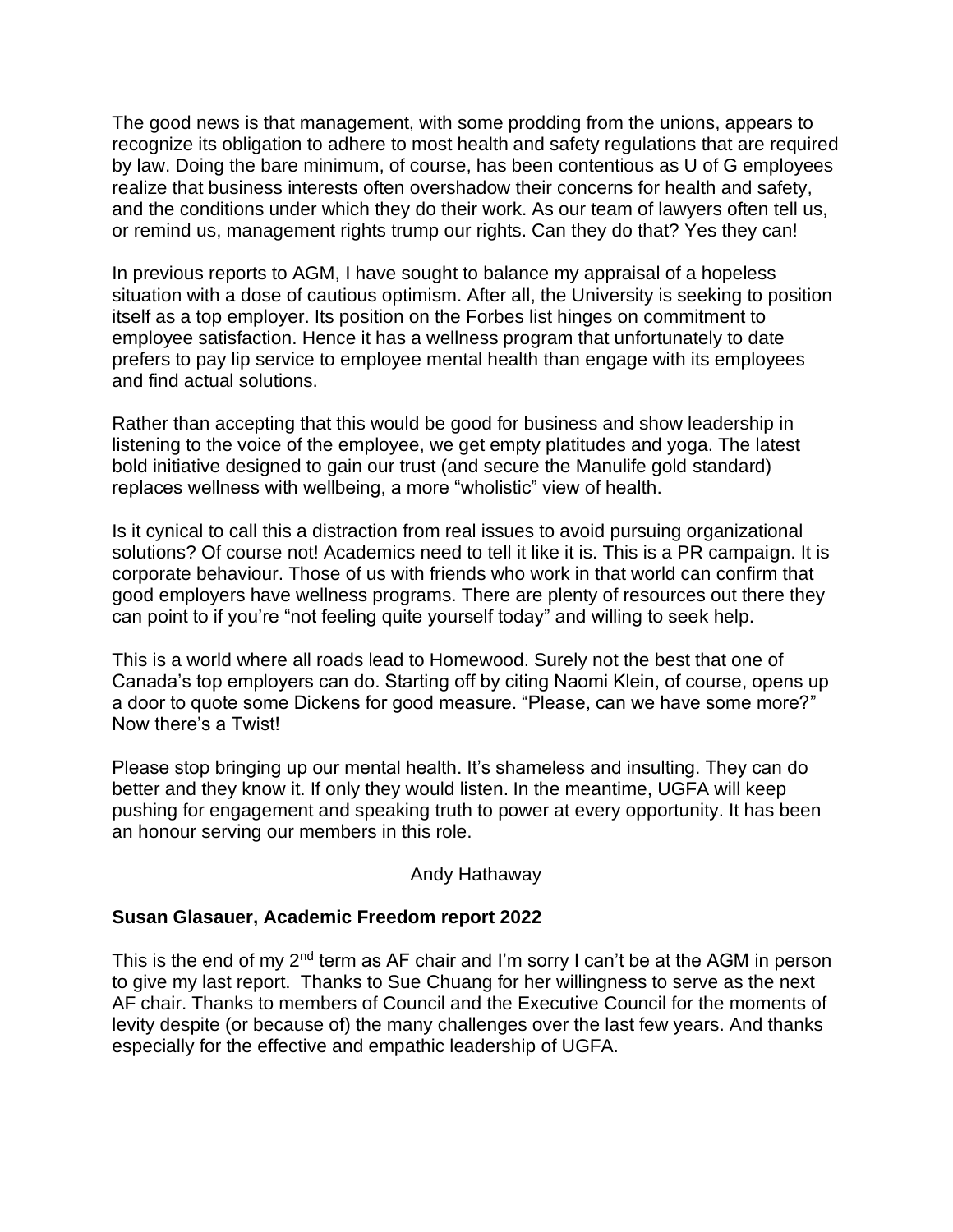In the last year, we did not have a candidate for the Academic Freedom award. Sue Chuang will pick up with the award in the new term. It's been a difficult few years for academic freedom. Faculty have been busy dealing with expanding workloads, and many of us have been isolated from each other in new ways. Academic freedom has not been given much attention in Canada, other than during the first half year of the pandemic when there was concern about violations of AF with online teaching formats. Instead, there has been much more attention in the press to how students have suffered, especially in terms of mental health and the negative impacts on learning. Given the lack of attention it has gotten lately, what is the current state of academic freedom? I'll comment on this briefly in general terms, because there just isn't enough information for rigorous analysis – and that flags one current problem with AF in Canada and more broadly. What I can report is based on information from UGFA members, the nature of the increasing grievances at Guelph, and a number of recent books and articles on academic freedom, corporatization of universities and the shift of universities to a customer service model. Others may draw different conclusions from that information, and I am happy to share the reports and books that I've collected.

A real threat to academic freedom is not necessarily the splashy and often vitriolic news coverage of faculty who make controversial public statements. That happens, but it doesn't happen as much as the outcry can lead us to believe. Instead, AF is whittled down bit by bit when we feel compelled to filter our speech, in the classroom and in other professional contexts. In the first part of the AGM last week, there was a discussion around the use of social media by students to attack their professors, with management claiming that policing such platforms is outside their control. As someone pointed out in the chat box at that meeting, if this is true, then why does management pay so much attention to it? So it's no wonder that we filter our speech; cases that proceed to formal investigation have destroyed careers and reputations, and the injustice suffered by faculty in many cases leads us to realize how little it takes. We can easily put ourselves in those shoes.

We also recognize that some students are particularly vulnerable these days. The pandemic has hit many of them hard, and in our humanity we don't want to add to their burdens. The mental health of faculty has been far less in discussion. We are expected to always be "the adults in the room" despite teaching roomfuls of adults. And we can feel pressure to avoid pushing students in the necessary and often challenging quest for truth because of the discomfort that it may cause them. My respect for faculty who teach and conduct research on controversial topics has grown enormously in the last few years. They are on the front lines. What they do is critical to developing effective citizens who know how to question the status quo and who recognize the complexity of the problems we face as a society. We need to support them.

There are other challenges for academic freedom. At a recent council meeting, I brought up how the entrenchment of corporate culture in universities is a growing threat. It doesn't need much imagination to see corporate approaches being rapidly implemented at Guelph. The strong push to bring more the international students recently called "customers" by a dean - to Guelph is especially troubling. Who will inform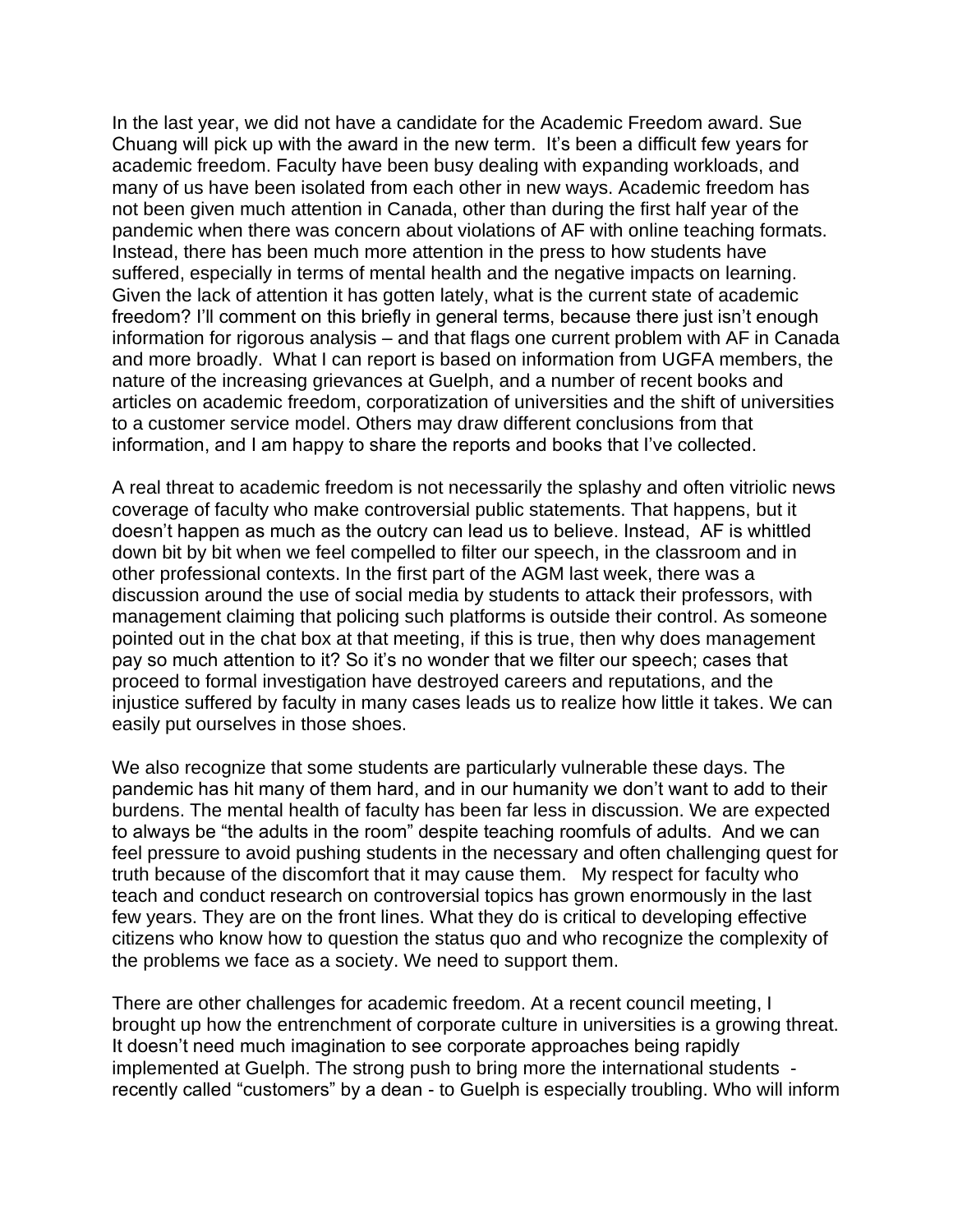these students of the integral role of academic freedom in their university education? Some of these students come from countries with authoritarian governments, where academic freedom is clearly not supported.

We can never be complacent about our right to academic freedom. It is reestablished for UGFA members at Guelph with each new collective agreement. This makes it dynamic and open for negotiation every few years. Because of this, we need to be sure that we support academic freedom and defend it loudly and clearly against subtly erosive forces as much as we defend it against more obvious violations.

Thanks for your support!

# **OCUFA REPORT FOR UGFA AGM MAY 2022 Submitted by Lezlie Cunningham**

Key Points from the October meeting

The proposed priorities for the upcoming year were set to

- Good jobs for all including fairness for contract faculty, workload and equity and with Covid, health and safety
- Public universities for all including funding, public funding realities in a pandemic, performance based funding and
- Reengage and build capacity and mobilize support from OCUFA Members organizations
- OCUFA established it election advocacy platform and plan
- A return to campus plan including a framework and instructions. I attended an excellent Covid webinar with members of the Ontario Science table.
- The idea of micro credentialing was discussed with an obvious NO from the board

# Key points from the February meeting

This was the best OCUFA meeting so far. Frank Graves from the ECOS group presented a great polling research highlighting the pulse of Canadians and expectations for the upcoming June 2022 election. From that, OCUFA further developed an election strategy which includes target ridings with a small vote margin from the previous election. In addition, Laura Mae Lindo, MPP NDP, from Kitchener spoke on the topic of equity. The primary focus and outcome of this meeting were to plan for the election and issues surrounding equity and the priorities.

Key points from the May meeting

OCUFA has reached out to all the major parties to disclose their platforms regarding university education.

The official platform for the NDP indicated that the party was favourable to reversing cuts to OSAP, converting loans to grants, wiping out student loan interest, scrapping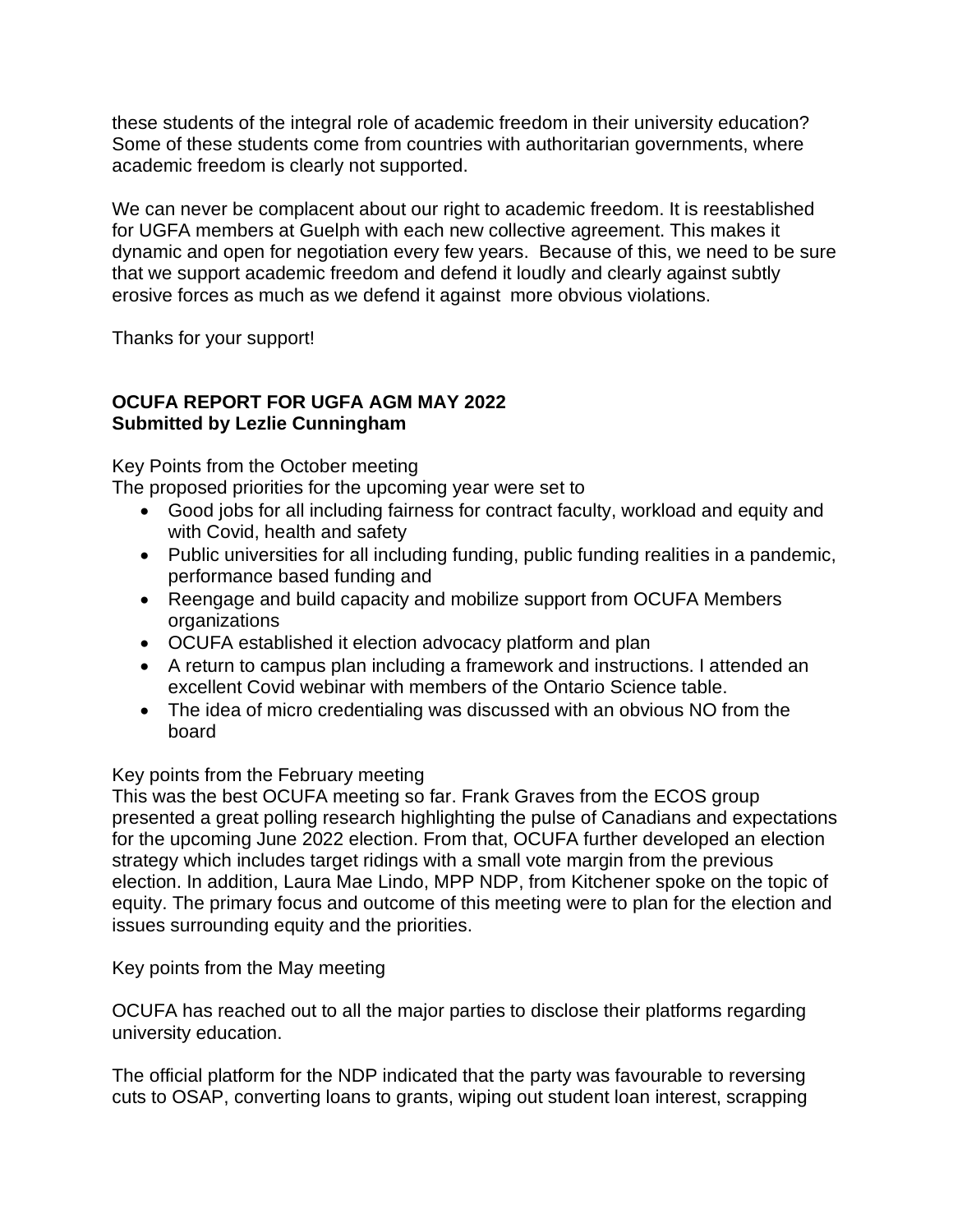performance base funding. The platform also includes, wanting to do a find and fix audit, encouraging reviews of sexual violence policy, funding for culturally competent trauma-informed services on campus,

legislation to protect student union, and investing in co-ops and internships and workintegrated learning. The NDP supports 10 permanent personal emergency leave days.

Specifically, the NDP want "fair treatment for contract workers including faculty", to repeal Bill 124, increasing funding in line with OCUFAA recommendation for funding Northern Ontario/Bilingualism/Indigenous grants.

The official platform for the Liberal Party indicated that they were favourable to reversal of OSAP cut, committed to keeping tuition fees the same and 10 paid sick day. OCUFA found the platform to be thin but responses on public record indicate that that the part has promised a 1 billion investment in post-secondary school funding, to increase operating grants support faculty renewal strategies to hire more full-time faculty and provide support for a northern Ontario independent francophone university. The Liberals will not remove performance base funding but plan to repeal Bill 124.

The Green Party Platform includes reversing OSAP cuts, converting loans to grants for low and middle income students, eliminate interest on student debt, provide 3.7 billion in funding over 4 years, Remove performance-based funding, provide 10 paid sick days, repeal performance base funding and is committed to faculty renewal and making education and university grants a priority.

In addition a great deal of time at the meeting was spent on explaining the UPP to the Board Members. Thanks to Herb, I was already well informed so didn't learn anything new.

The OCUFA SWEC (Equity Committee) introduced the new OCUFA Employment Equity Primer which includes definitions, actions and checklist and is intended for associations to provide a wide variety of examples of how to imagine and incorporate an equity lens into the work you are already doing. Unfortunately, the document is was imbedded in the information package but a promise was made to share with associations soon.

#### **UGFA UNIT 2 Report for AGM – May 18, 2022 Submitted by Lezlie Cunningham**

The UGFA has spent a lot of time supporting Unit 2 over the past year especially in the area of holding our new administration (new Assistant Dean Academic and new Director) accountable to our Collective agreement as it seems they In August of 2021, simply did not want to abide by the terms therein. Areas of concern included: scheduling of courses and stand up hours and removing lab section repeats from